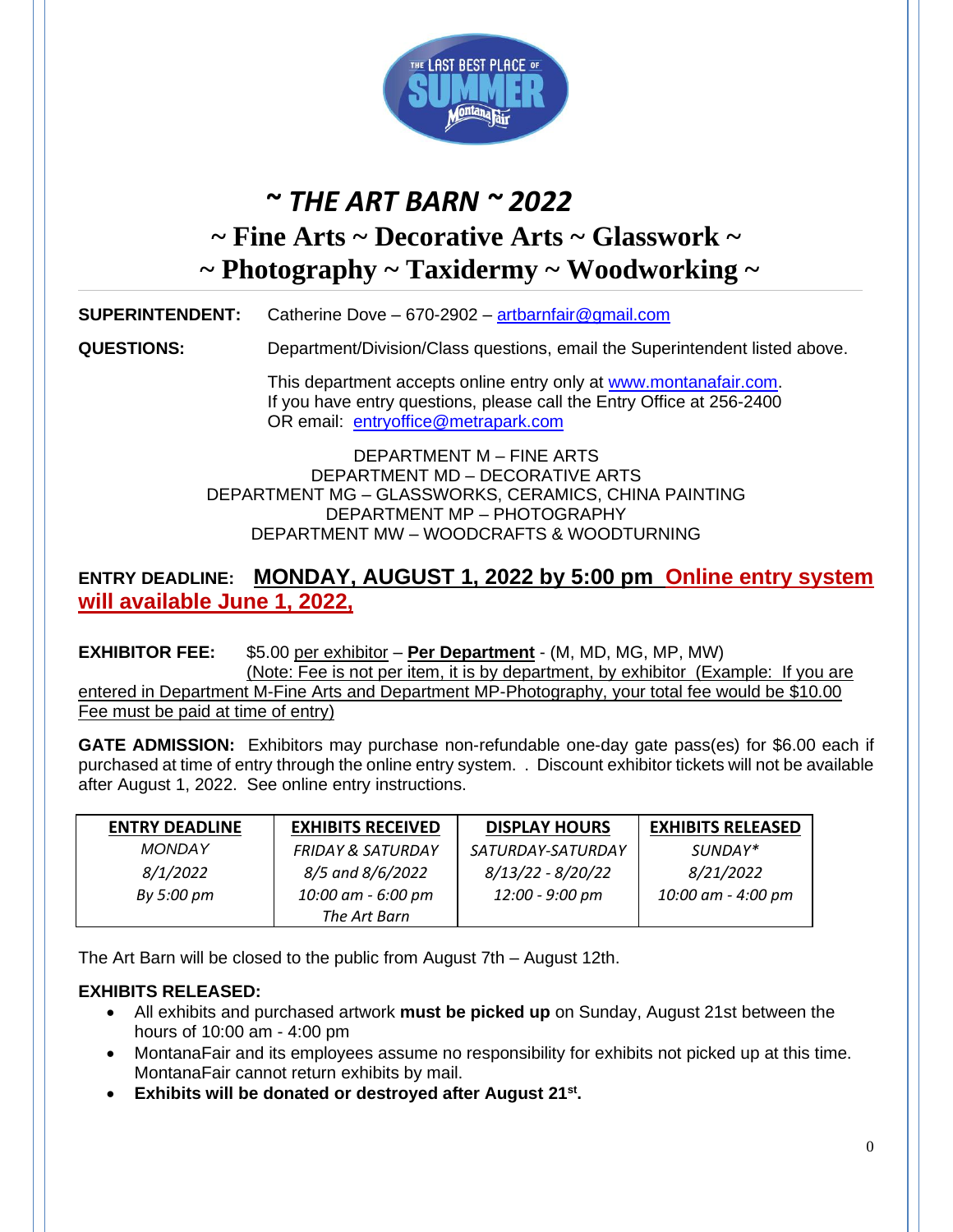

No exhibit can be removed from the Art Barn once entered and received. There are NO exceptions to this rule.

### **SALE OF ARTWORK:**

- All exhibitors in the Art Barn have the option of selling their work as exhibited.
- All sales are cash and are final. 20% of the selling price will go to MontanaFair and 80% of the selling price will go to the artist. **Buyers must make payment at time of purchase!**
- Checks will be mailed to seller (exhibitor) as soon as possible after the conclusion of MontanaFair, but no later than 30 days. Artists receiving \$600.00 or more must complete and sign a W-9 form.
- Purchased artwork must be picked up August 21, 2022 between 10:00 am and 4:00 pm. MontanaFair and its employees assume no responsibility for artwork purchased at the fair and not picked up by this time. Exhibits may be lost, donated or destroyed after August 21, 2022. You must have your purchase receipt to pick up purchased artwork.

**Best of Show:** A \$50.00 premium will be awarded to the artist whose work is selected by the judge. One award will be awarded in each of the departments: Fine Arts (M), Decorative Arts (MD), Stained Glass, Ceramics & China Painting (MG), Photography (MP), and Woodworking (MW).

**Art Barn Heritage Award:** A \$25.00 premium will be awarded to the artist whose work is selected by the Art Barn team. One award will be awarded in each of the departments: Fine Arts (M), Decorative Arts (MD), Stained Glass, Ceramics & China Painting (MG), Photography (MP), and Woodworking (MW).

**People's Choice: A \$75.00 premium will be awarded to the artist whose work receives the most popular** vote overall, chosen from all departments. (One award only for the Art Barn People's Choice). Public vote will close at 10:00 pm on Thursday, August 18th

## *SIGNIFICANT CHANGES HAVE BEEN MADE – PLEASE BROWSE BEFORE ENTERING*

**RULES AND REGULATIONS** (applies to all Art Barn departments and exhibitors):

1. Exhibitors agree to read and observe the General Information/Rules & Regulations as noted on the last pages of this department information. In addition, the following Rules & Regulations for the Department for all Art Barn exhibits and specific rules for each Department and/or Class. In the event of a conflict between MontanaFair General Rules and the Art Barn Rules, the Art Barn Rules will prevail. These rules will be adhered to explicitly.

2. Open to all - 18 years of age and older. Youth exhibitors should enter in Department R - Youth Art.

3. The exhibit must have been produced within the past five years and may **NOT** have been exhibited in any previous MontanaFair. Online entry system is located at [www.montanafair.com,](http://www.montanafair.com/) click on Exhibitors, click on Handbook, Click on Department M – Art Barn.

4. Online entry system will be available after June 1, 2022.

5. Please provide a phone number and email address. The Art Barn Team will provide tags for entries as they are brought in.

6. Online entry will be taken as a statement of the exhibitor's agreement for compliance with all rules and regulations of the Art Barn and the MontanaFair as set forth at [www.montanafair.com.](http://www.montanafair.com/) and included on the last pages of this department information.

7. Please make sure to add your fees in online entry screen #3. Entry fees must be paid at time of online entry.

8. Exhibitor's NAME, PHONE NUMBER and ADDRESS must be affixed to the back of hanging exhibits and the bottom of standing exhibits.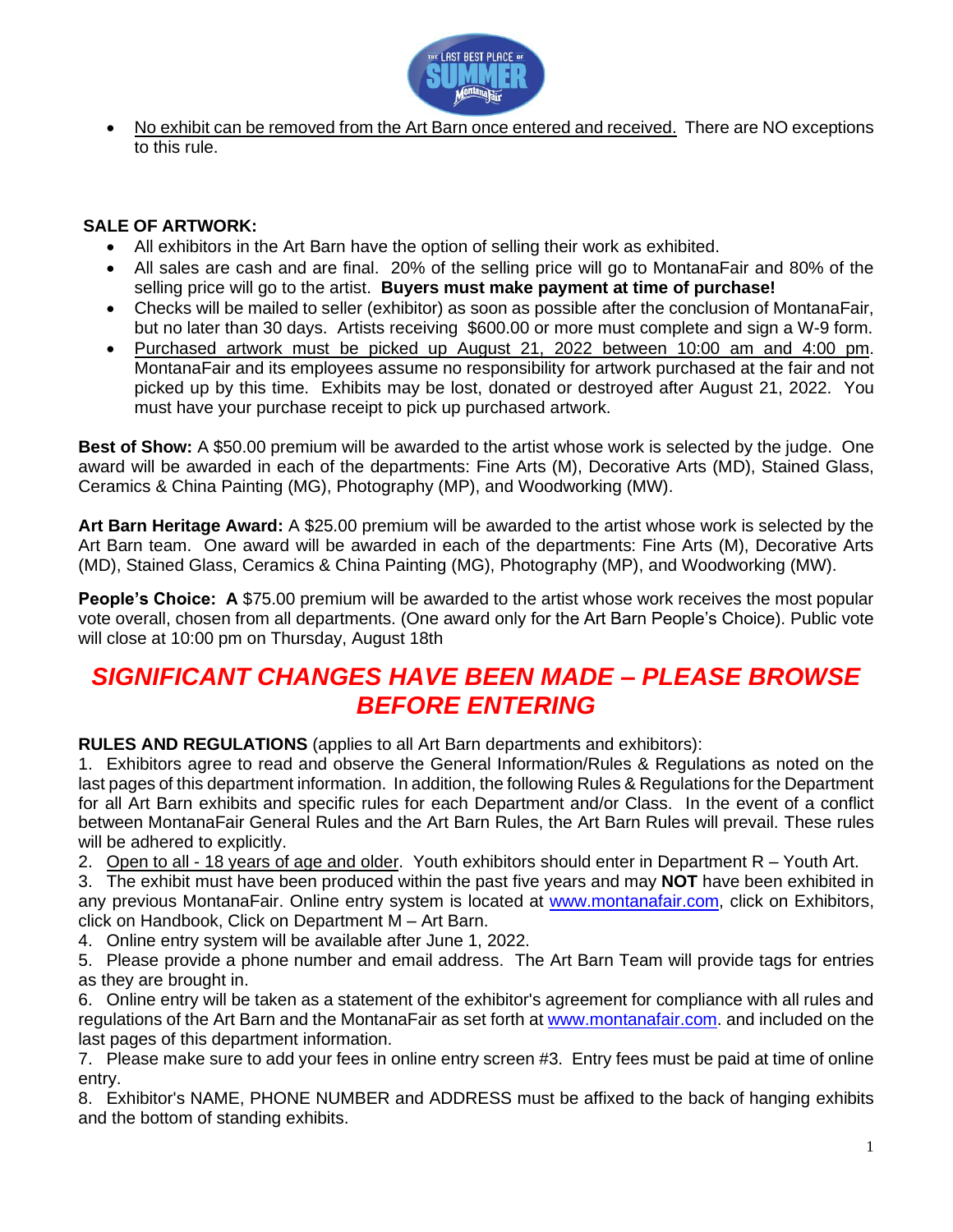

9. Entries must be prepared for gallery display. Properly mounted, framed and ready to hang. Matting is strongly encouraged. Eyes and wire are required. Hanging requirements will be strictly enforced. Items that fall will be removed from view for the remainder of the fair. **MATTING IS STRONGLY ADVISED!**

10. Entries larger than 4' x 4' require the pre-approval of the Superintendent for display. The size of threedimensional works may be limited according to space availability. Three-dimensional entries are to be based, when necessary, for structural support and proper presentation.

11. The Superintendent reserves the right to place the artist's work in the proper category.

12. The MontanaFair is family oriented, thus, we cannot accept entries which suggest sexual connotation or stress nudity. We hope you appreciate and honor this decision.

13. THE FINE ARTS SUPERINTENDENT, AS APPOINTED BY MONTANAFAIR MANAGEMENT, RESERVES THE RIGHT TO EXCLUDE ANY ENTRY WHICH IS NOT IN THE BEST INTEREST of MONTANAFAIR. The Superintendent's decision will be made prior to posting or display for judging and public viewing.

14. MontanaFair offers artists the opportunity to exhibit their work in a fine arts display. Judges will select the outstanding entries.

(a) The Judges shall have the authority to disqualify or transfer any exhibit to another division or class at their discretion. All judges' decisions are final.

(b) Judges shall reserve the right to award second, third, or no premium, if in their judgment the entry does not merit a higher award. This rule applies whether there are one or more entries in this class.

15. Artwork will be judged on:

Originality – Presentation – Composition – Statement – Color – Harmony - Technique 16. Artists may enter in one skill level per department. Artists who have accumulated 3 or more Best of Show placements or 5 or more 1<sup>st</sup> placements at MontanaFair cumulatively must move from "amateur" to the "Proficient Hobbyist" division because they have clearly demonstrated that their abilities exceed amateur status. Artists must move from "Proficient Hobbyist" after 5 best of show placements or 7 or more 1<sup>st</sup> placements to the "Master" division.

## **DEPARTMENT M - FINE ARTS**

All work must be original work, not copies, imitations or reproduced forms from any source other than the artist's own creativity. Do not enter work from photos taken by another person, this includes magazines.

Artists may enter in one skill level per department. Artists who have accumulated 3 or more Best of Show placements or 5 or more 1<sup>st</sup> placements at MontanaFair cumulatively must move from "amateur" to the "Proficient Hobbyist" division because they have clearly demonstrated that their abilities exceed amateur status. Artists must Move from "Proficient Hobbyist" after 5 best of show placements or 7 or more 1<sup>st</sup> placements to the "Master" division.

### **PREMIUMS/AWARDS - Division #1 and #2**

### **1st place - \$25.00; 2nd place - \$10.00; 3rd place - \$5.00; Honorable Mention – Ribbon**

Please note: Premiums are paid by the Official Judge's Book only. Ribbons do not constitute a premium award.

### **DIVISION 1 – Amateur Painting**

Exhibitors are limited to 3 entries per class.

*REALISM* – Realism is an accurate representation of color and form of an object or in nature

Class 101 Acrylic Painting

Class 102 Watercolor Painting

Class 103 Oil Painting

*ABSTRACT* – Abstract is having only implied form with no accurate pictorial representation.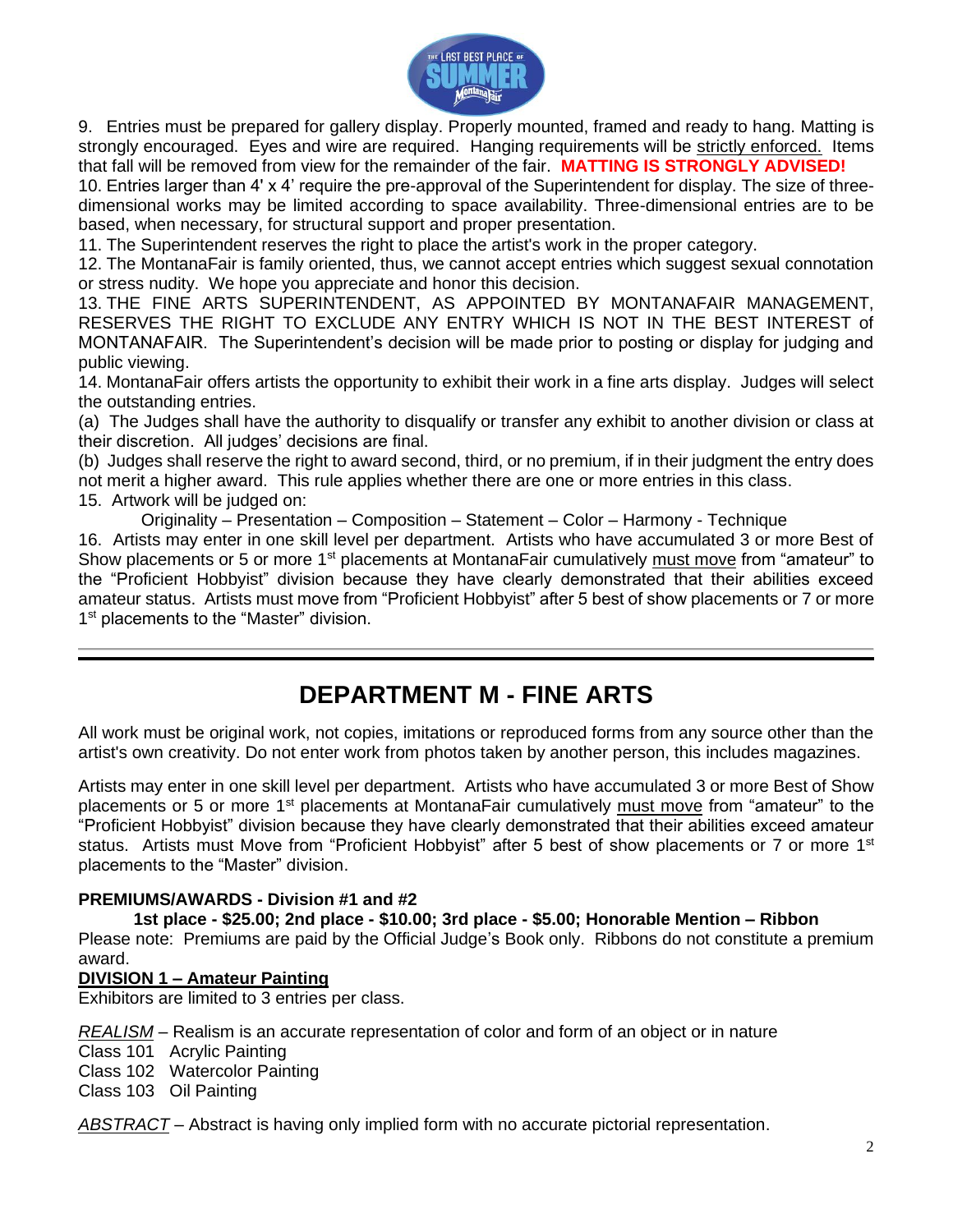

Class 104 Acrylic Painting

Class 105 Watercolor Painting

Class 106 Oil Painting

*CONTEMPORARY SURREALISM -* Having elements of realism but neither complete realism nor completely abstract. Using juxtapositions of real and unreal elements, colors or concepts.

**Acrylic Painting** 

Class 108 Watercolor Painting

Class 109 Oil Painting

*STILL LIFE* – Depicting mostly inanimate subject matter

Class 110 Acrylic Painting

Class 111 Watercolor Painting

Class 112 Oil Painting

### **DIVISION 2 – Proficient Hobbyist Painting**

Exhibitors are limited to 3 entries per class.

*REALISM* – Realism is an accurate representation of color and form of an object or in nature

Class 113 Acrylic Painting

Class 114 Watercolor Painting

Class 115 Oil Painting

*ABSTRACT* – Abstract is having only implied form with no accurate pictorial representation.

Class 116 Acrylic Painting

Class 117 Watercolor Painting

Class 118 Oil Painting

*CONTEMPORARY SURREALISM -* Having elements of realism but neither complete realism nor completely abstract. Using juxtapositions of real and unreal elements, colors or concepts.

Class 119 Acrylic Painting

Class 120 Watercolor Painting

Class 121 Oil Painting

*STILL LIFE* – Depicting mostly inanimate subject matter

Class 122 Acrylic Painting

Class 123 Watercolor Painting

Class 124 Oil Painting

### **PREMIUMS/AWARDS - Division #3**

**1st place - \$50.00; 2nd place - \$20.00; 3rd place - \$10.00; Honorable Mention – Ribbon**

Please note: Premiums are paid by the Official Judge's Book only. Ribbons do not constitute a premium award.

### **DIVISION 3 - Master Painting**

Exhibitors are limited to 3 entries per class.

*REALISM* – Realism is an accurate representation of color and form of an object or in nature. Class 125 Acrylic Painting Class 126 Watercolor Painting Class 127 Oil Painting

*ABSTRACT* – Abstract is having only implied form with no accurate pictorial representation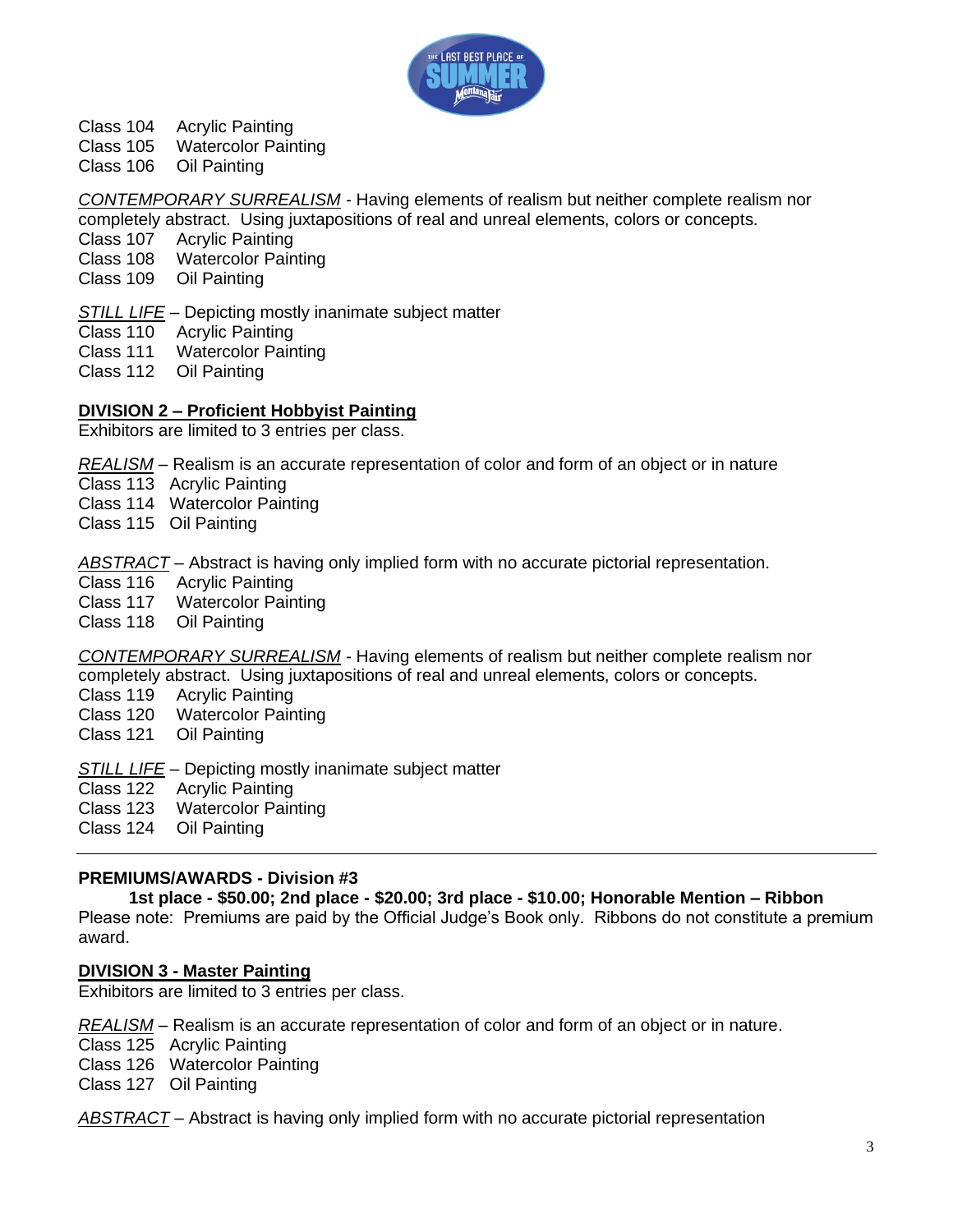

Class 128 Acrylic Painting

Class 129 Watercolor Painting

Class 130 Oil Painting

*CONTEMPORARY SURREALISM -* Having elements of realism but neither complete realism nor completely abstract. Using juxtapositions of real and unreal elements, colors or concepts.

Class 131 Acrylic Painting

Class 132 Watercolor Painting

Class 133 Oil Painting

*STILL LIFE* – Depicting mostly inanimate subject matter

Class 134 Acrylic Painting

Class 135 Watercolor Painting

Class 136 Oil Painting

### **PREMIUMS/AWARDS - Division #4 and #5**

### **1st place - \$25.00; 2nd place - \$10.00; 3rd place - \$5.00; Honorable Mention – Ribbon**

Please note: Premiums are paid by the Official Judge's Book only. Ribbons do not constitute a premium award.

### **DIVISION 4 – Amateur Drawing**

Exhibitors are limited to 3 entries per class.

*REALISM* – Is an accurate representation of color and form of an object or in nature.

Class 101 Graphite/Charcoal/Conte'

Class 102 Pastel

Class 103 Color Pencils/Markers

Class 104 Pen & Ink

*ABSTRACT* – Abstract is having only implied form with no accurate pictorial representation.

Class 105 Graphite/Charcoal/Conte'

- Class 106 Pastel
- Class 107 Color Pencils/Markers
- Class 108 Pen & Ink

*CONTEMPORARY SURREALISM* - Having elements of realism but neither complete realism nor completely abstract. Using juxtapositions of real and unreal elements, colors or concepts.

- Class 109 Graphite/Charcoal/Conte'
- Class 110 Pastel
- Class 111 Color pencils/Markers
- Class 112 Pen & Ink

*STILL LIFE* – Depicting mostly inanimate subject matter

Class 113 Graphite/Charcoal/Conte'

- Class 114 Pastel
- Class 115 Color pencils/Markers
- Class 116 Pen & Ink

### **DIVISION 5 – Proficient Hobbyist Drawing**

Exhibitors are limited to 3 entries per class.

*REALISM* – Is an accurate representation of color and form of an object or in nature.

Class 117 Graphite/Charcoal/Conte'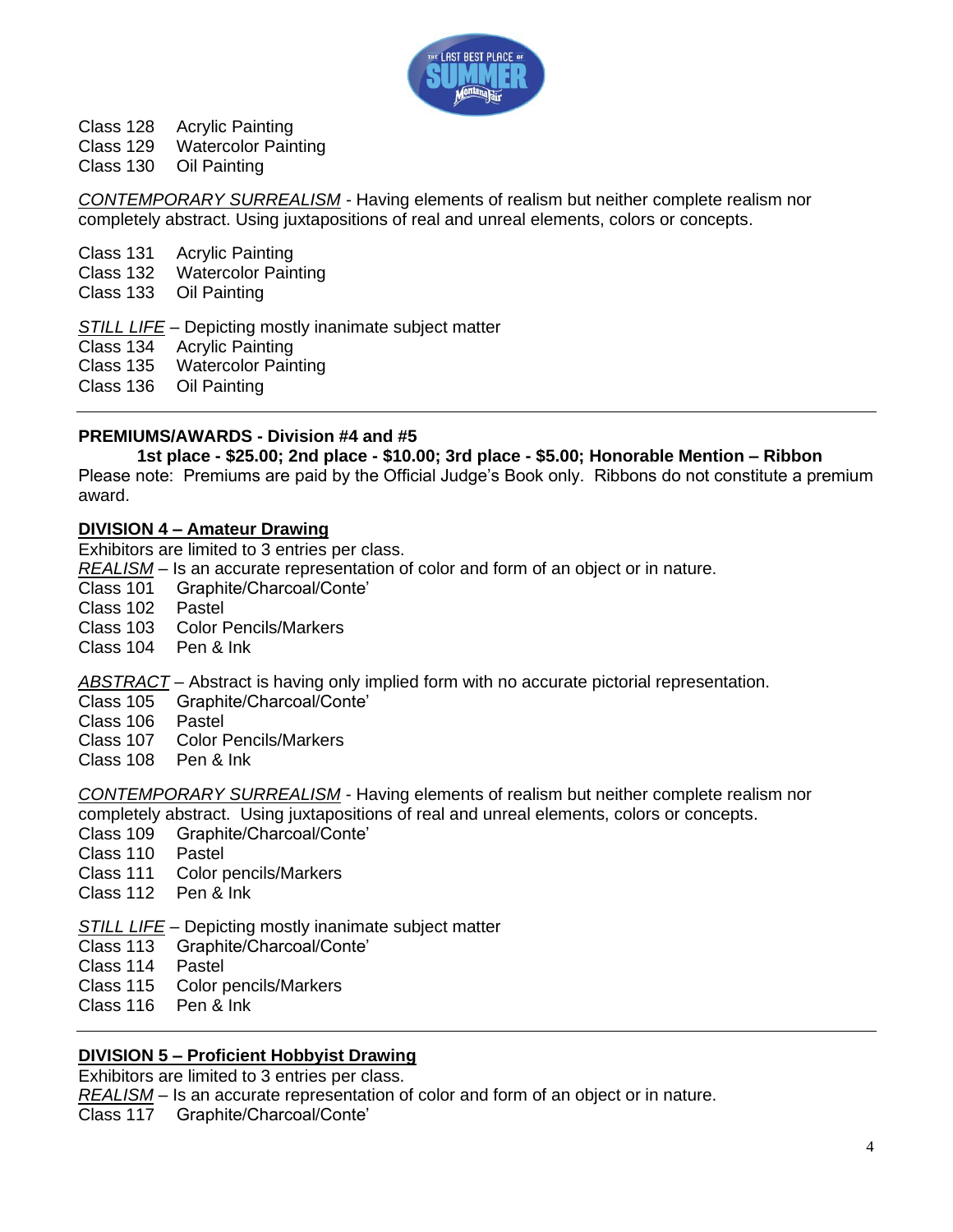

- Class 118 Pastel
- Class 119 Color Pencils/Markers
- Class 120 Pen & Ink

*ABSTRACT* – Abstract is having only implied form with no accurate pictorial representation.

- Class 121 Graphite/Charcoal/Conte'
- Class 122 Pastel
- Class 123 Color Pencils/Markers
- Class 124 Pen & Ink

*CONTEMPORARY SURREALISM* - Having elements of realism but neither complete realism nor completely abstract. Using juxtaposition of real and unreal elements, colors or concepts.

- Class 125 Graphite/Charcoal/Conte'
- Class 126 Pastel
- Class 127 Color pencils/Markers
- Class 128 Pen & Ink

*STILL LIFE* – Depicting mostly inanimate subject matter

- Class 129 Graphite/Charcoal/Conte'
- Class 130 Pastel
- Class 131 Color pencils/Markers
- Class 132 Pen & Ink

### **PREMIUMS/AWARDS - Division #6**

**1st place - \$50.00; 2nd place - \$20.00; 3rd place - \$10.00; Honorable Mention – Ribbon**

Please note: Premiums are paid by the Official Judge's Book only. Ribbons do not constitute a premium award.

### **DIVISION 6 – Master Drawing**

Exhibitors are limited to 3 entries per class.

*REALISM* – Is an accurate representation of color and form of an object or in nature.

- Class 133 Graphite/Charcoal/Conte'
- Class 134 Pastel
- Class 135 Color Pencils/Markers
- Class 136 Pen & Ink

*ABSTRACT* – Abstract is having only implied form with no accurate pictorial representation.

Class 137 Graphite/Charcoal/Conte'

Class 138 Pastel

Class 139 Color Pencils/Markers

Class 140 Pen & Ink

*CONTEMPORARY SURREALISM* - Having elements of realism but neither complete realism nor completely abstract. Using juxtaposition of real and unreal elements, colors or concepts.

- Class 141 Graphite/Charcoal/Conte'
- Class 142 Pastel
- Class 143 Color pencils/Markers
- Class 144 Pen & Ink

*STILL LIFE*

Class 145 Graphite/Charcoal/Conte'

Class 146 Pastel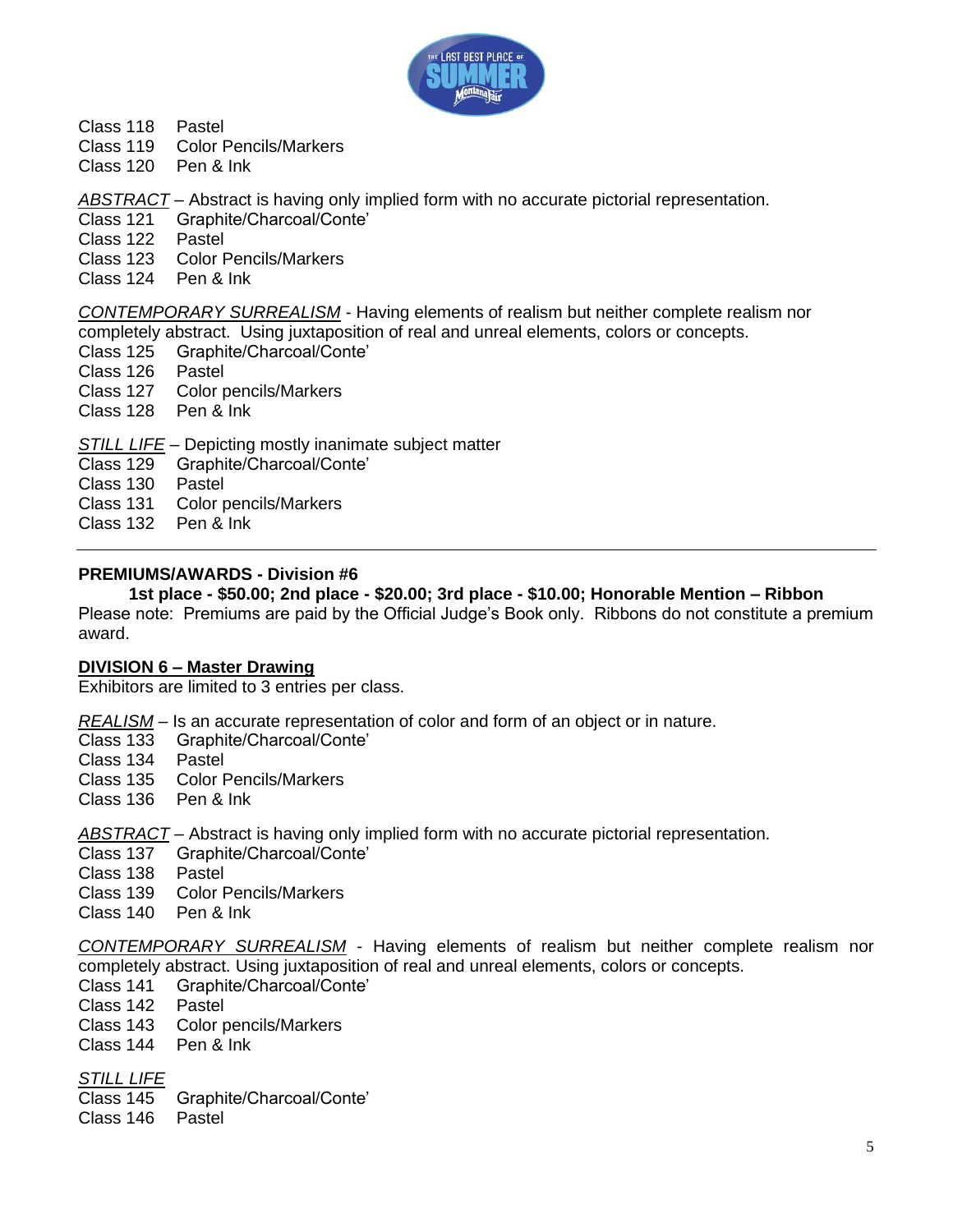

Class 147 Color pencils/Markers<br>Class 148 Pen & Ink  $Class 148$ 

### **PREMIUMS/AWARDS - Division #7 and #8**

**1st place - \$25.00; 2nd place - \$10.00; 3rd place - \$5.00; Honorable Mention – Ribbon**

Please note: Premiums are paid by the Official Judge's Book only. Ribbons do not constitute a premium award.

### **DIVISION 7 – Amateur Illustration Art**

Includes lithography, computer graphics, etchings, silkscreen, wood block (any process whereby multiple copies may be made consecutively). Exhibitors are limited to 3 entries per class.

Class 101 Graphic Novel Class 102 Anime Class 103 Fan Fiction Class 104 Fantasy Art Class 105 Computer Graphics Class 106 Silk Screen Class 107 Lino or Wood Block Print

### **DIVISION 8 – Proficient Hobbyist Illustration Art**

Includes lithography, computer graphics, etchings, silkscreen, wood block (any process whereby multiple copies may be made consecutively). Exhibitors are limited to 3 entries per class.

Class 108 Graphic Novel Class 109 Anime Class 110 Fan Fiction Class 111 Fantasy Art

Class 112 Computer Graphics Class 113 Silk Screen

Class 114 Lino or Wood Block Print

### **PREMIUMS/AWARDS - Division #9**

### **1st place - \$50.00; 2nd place - \$20.00; 3rd place - \$10.00; Honorable Mention – Ribbon**

Please note: Premiums are paid by the Official Judge's Book only. Ribbons do not constitute a premium award.

### **DIVISION 9 – Master Illustration Art**

Includes lithography, computer graphics, etchings, silkscreen, wood block (any process whereby multiple copies may be made consecutively). Exhibitors are limited to 3 entries per class.

Class 115 Graphic Novel Class 116 Anime Class 117 Fan Fiction Class 118 Fantasy Art Class 119 Computer Graphics Class 120 Silk Screen Class 121 Lino or Wood Block Print

### **PREMIUMS/AWARDS - Division #10 - #15**

### **1st place - \$25.00; 2nd place - \$10.00; 3rd place - \$5.00; Honorable Mention – Ribbon**

Please note: Premiums are paid by the Official Judge's Book only. Ribbons do not constitute a premium award.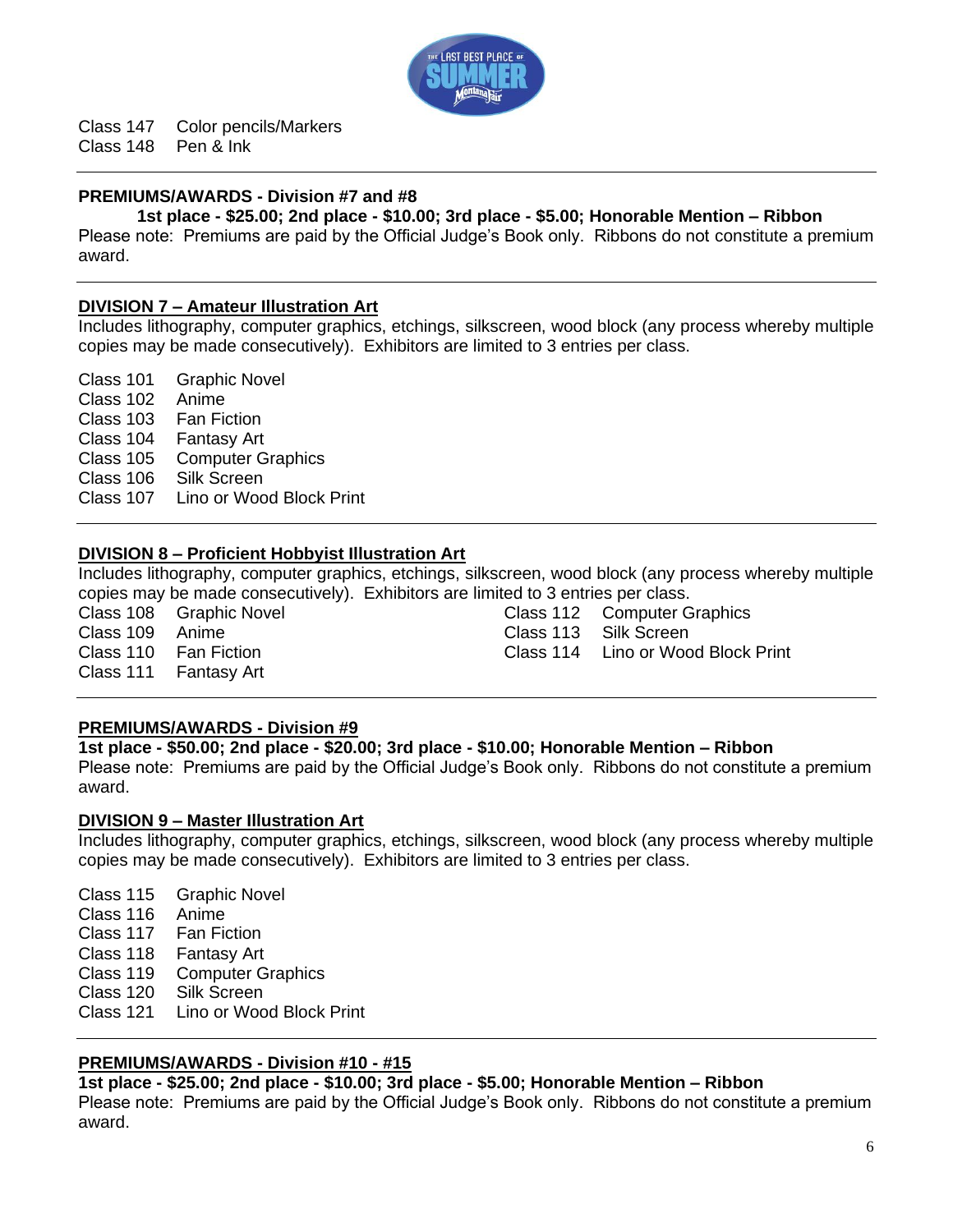

### **DIVISION 10 – Modern Mural, Graffiti Arts & Spray Paints**

This division is open to all artists. Exhibitors are limited to 3 entries per class.

Please contact the Superintendent regarding size and display.

Class #101 Mural Size Works (Over 4' in any dimension)

Class #102 Mural on a Dimensional Surface

### **DIVISION 11 – Artists Overcoming Developmental Challenges**

Open to artists overcoming developmental challenges to create their art. Exhibitors are limited to 3 entries per class.

- Class 101 Painting
- Class 102 Drawing
- Class 103 Sculpting
- Class 104 Photography
- Class 105 Ceramics
- Class 106 Woodworking
- Class 107 Glasswork
- Class 108 Miniatures (Not to exceed 6" in any dimension)
- Class 109 Any Other Item (not listed)

### **DIVISION 12 – Artists Overcoming Physical Challenges**

Open to artists overcoming physical challenges to create their art. Exhibitors are limited to 3 entries per class.

Class 101 Painting Class 102 Drawing Class 103 Sculpting Class 104 Photography Class 105 Ceramics Class 106 Woodworking Class 107 Glasswork Class 108 Miniatures (Not to exceed 6" in any dimension) Class 109 Any Other Item (not listed)

### **DIVISION 13 – Golden Age of Art (Artists 65 years & Older)**

Exhibitors are limited to 3 entries per class.

- *REALISM* Realism is an accurate representation of color and form of an object or in nature
- Class 101 Acrylic Painting
- Class 102 Watercolor Painting
- Class 103 Oil Painting
- Class 104 Photography
- Class 105 Ceramic
- Class 106 Woodwork
- Class 107 Jewelry
- Class 108 Other

*ABSTRACT* – Abstract is having only implied form with no accurate pictorial representation.

- Class 109 Acrylic Painting
- Class 110 Watercolor Painting
- Class 111 Oil Painting
- Class 112 Photography
- Class 113 Ceramic
- Class 114 Woodwork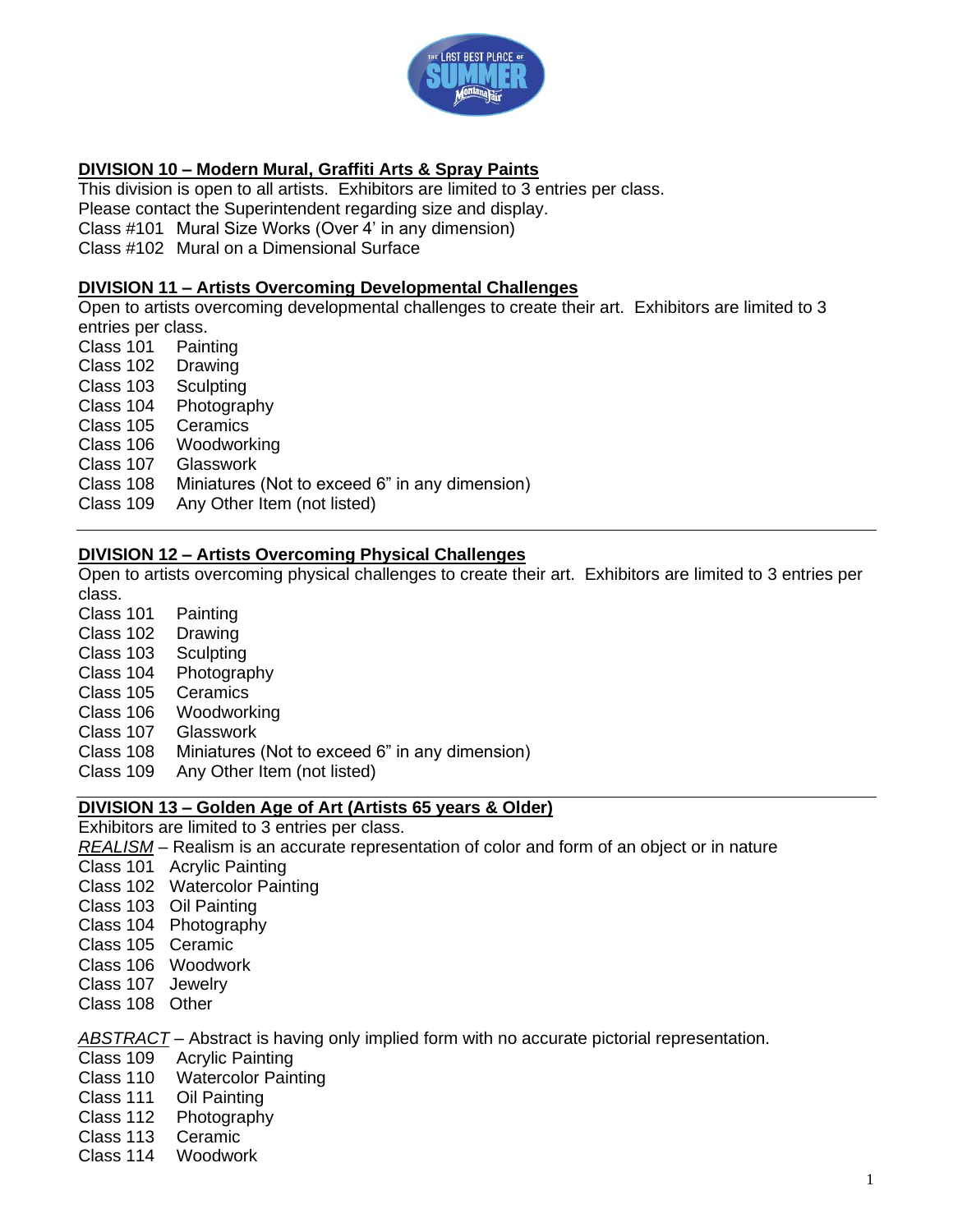

### Class 115 Jewelry

Class 116 Other

*SURREALISM -* Having elements of realism but neither complete realism nor completely abstract. Using juxtapositions of real and unreal elements, colors or concepts.

- Class 117 Acrylic Painting
- Class 118 Watercolor Painting
- Class 119 Oil Painting
- Class 120 Photography
- Class 121 Ceramic
- Class 122 Woodwork
- Class 123 Jewelry
- Class 124 Other
- *STILL LIFE* Depicting mostly inanimate subject matter
- Class 125 Acrylic Painting
- Class 126 Watercolor Painting
- Class 127 Oil Painting
- Class 128 Photography
- Class 129 Ceramic
- Class 130 Woodwork
- Class 131 Jewelry
- Class 132 Other

### **DIVISION 14 – Sculpture**

Exhibitors are limited to 3 entries.

Class 101 Open

### **DIVISION 15 – Kinetic Art/Mobiles**

Exhibitors are limited to 3 entries.

Class 101 Open

# **DEPARTMENT MD - DECORATIVE ARTS**

*Please note: We have separated some of the divisions to allow for artists to compete with others at their own skill level. Novice is one who has only been working in a specific medium for 5 or less years; Proficient Hobbyist is one has been working in a specific medium for 5 years but less than 10 years OR not working as a Master artist; Master is one who has been working for more than 10 years or working as a Master artist. "Master" implies that an artist makes a larger percentage of their income by the sale of their artwork and/or by teaching OR artists who are regularly juried in competitions, shows or galleries OR who maintain Master websites.*

### **PREMIUMS/AWARDS** - **Division #20 – #21**

**1 st place - \$25.00; 2nd place - \$10.00; 3rd place - \$5.00; Honorable Mention - Ribbon** Please note: Premiums are paid by Official Judge's Book only. Ribbons do not constitute a paid premium.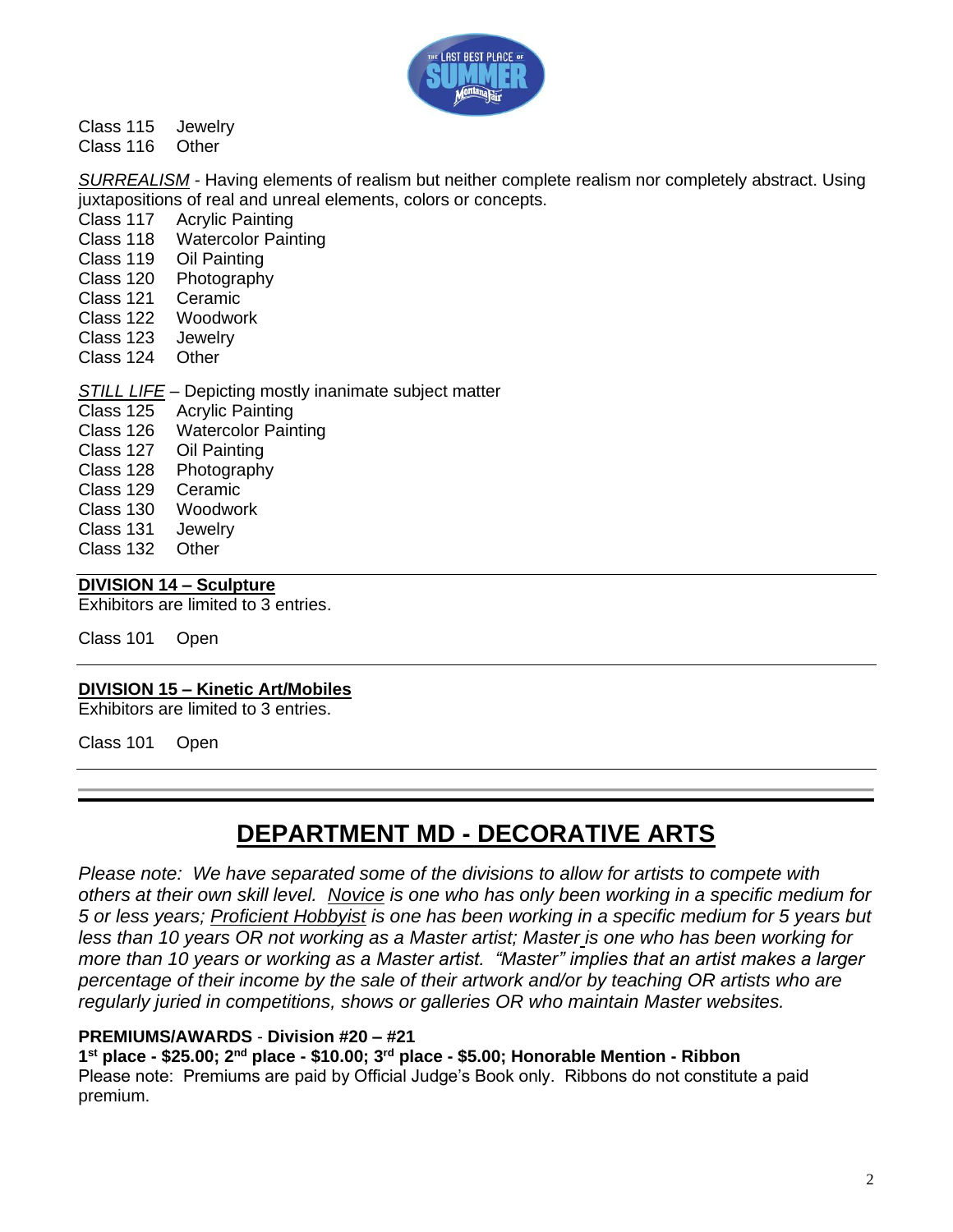

### **DIVISION MD20 – Novice - Decorative Painting from a Pattern**

Pieces produced within the last five years from a pattern. Exhibitors are limited to 3 entries per class unless noted.

Class 101 Floor standing (one entry only) - (Any piece large enough to stand alone on the floor)

Class 102 Wall Hanging - (Any piece that mounts or hangs on the wall)

Class 103 Table Toppers or Shelf Sitters - (Any piece that does not stand on the floor or hang on the wall) Class 104 Chest or Box

- Class 105 Seasonal (Holiday or Seasonal)
- Class 106 Other

### **DIVISION MD21 – Proficient Hobbyist - Decorative Painting from a Pattern**

Pieces produced within the last 5 years from a pattern. Exhibitors are limited to 3 entries per class.

- Class 107 Floor standing (one entry only) Any piece large enough to stand alone on the floor.
- Class 108 Wall Hanging Any piece that mounts or hangs on the wall.

Class 109 Table Toppers or Shelf Sitters – Any piece that does not stand on the floor or hang on the wall.

- Class 110 Chest or Box
- Class 111 Seasonal Holiday or Seasonal
- Class 112 Other

### **PREMIUMS/AWARDS - Division #MD22**

**1st place - \$50.00; 2nd place - \$20.00; 3rd place - \$10.00; Honorable Mention – Ribbon** Please note: Premiums are paid by the Official Judge's Book only. Ribbons do not constitute a premium award.

### **DIVISION MD22 – Master - Decorative Painting from a Pattern**

Pieces produced within the last 5 years from a pattern. Exhibitors are limited to 3 entries per class.

Class 113 Floor standing (one entry only) – Any piece large enough to stand alone on the floor.

Class 114 Wall Hanging – Any piece that mounts or hangs on the wall.

Class 115 Table Toppers or Shelf Sitters – Any piece that does not stand on floor or hang on the wall.

Class 116 Seasonal – Holiday or Seasonal

Class 117 Other

### **PREMIUMS/AWARDS - Division #MD23 – 24**

### **1st place - \$25.00; 2nd place - \$10.00; 3rd place - \$5.00; Honorable Mention – Ribbon**

Please note: Premiums are paid by the Official Judge's Book only. Ribbons do not constitute a premium award.

### **DIVISION MD23 – Novice - Decorative Painting – Original Work**

Original pieces produced within the last 5 years. Exhibitors are limited to 3 entries per class.

- Class 101 Floor standing (one entry only) Any piece large enough to stand alone on the floor.
- Class 102 Wall Hanging Any piece that mounts or hangs on the wall.
- Class 103 Table Toppers or Shelf Sitters Any piece that does not stand on floor or hang on wall.
- Class 104 Chest or Box
- Class 105 Seasonal Holiday or Seasonal
- Class 106 Other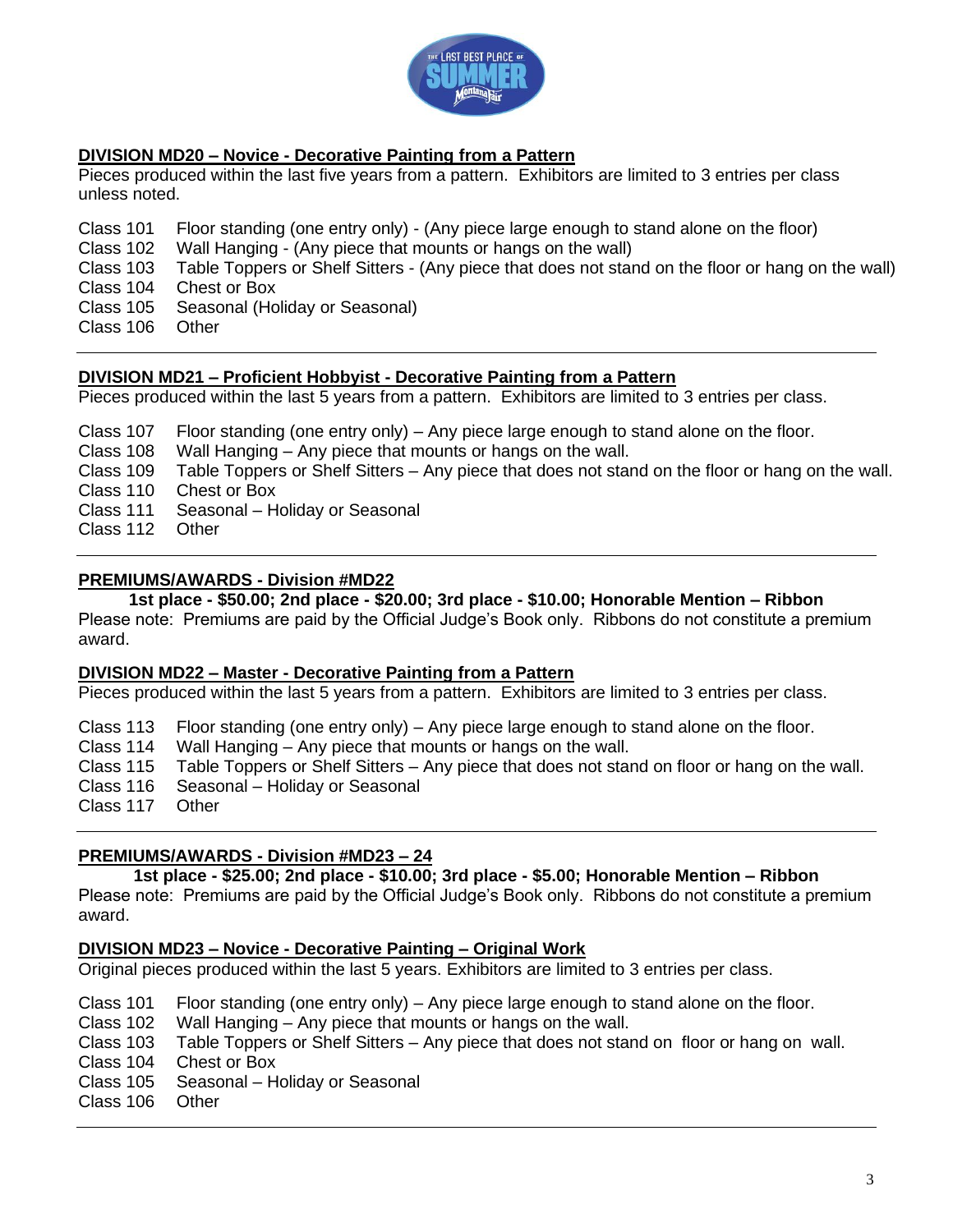

### **DIVISION MD24 – Proficient Hobbyist Decorative Painting – Original Work**

Pieces produced within the last 5 years. Original Work. Exhibitors are limited to 3entries per class.

Class 107 Floor standing (one entry only) – Any piece large enough to stand alone on the floor.

- Class 108 Wall Hanging Any piece that mounts or hangs on the wall.
- Class 109 Table Toppers or Shelf Sitters Any piece that does not stand on floor or hang on wall.

Class 110 Chest or Box

Class 111 Seasonal – Holiday or Seasonal

Class 112 Other

### **PREMIUMS/AWARDS - Division #MD25**

**1st place - \$50.00; 2nd place - \$20.00; 3rd place - \$10.00; Honorable Mention – Ribbon** Please note: Premiums are paid by the Official Judge's Book only. Ribbons do not constitute a premium

award.

### **DIVISION MD25 – Master Decorative Painting – Original Work**

Pieces produced within the last 5 years. Original Work. Exhibitors are limited to 3 entries per class.

Class 113 Floor standing (one entry only) – Any piece large enough to stand alone on the floor.

Class 114 Wall Hanging – Any piece that mounts or hangs on the wall.

Class 115 Table Toppers or Shelf Sitters – Any piece that does not stand on floor or hang on wall.

Class 116 Chest or Box

Class 117 Seasonal – Holiday or Seasonal

Class 118 Other

### **PREMIUMS/AWARDS - Division #MD26 – MD40**

**1st place - \$25.00; 2nd place - \$10.00; 3rd place - \$5.00; Honorable Mention – Ribbon** Please note: Premiums are paid by the Official Judge's Book only. Ribbons do not constitute a premium award.

### **DIVISION MD26 – Metal Sculpture – Open to All**

This division is open to all artists. Exhibitors are limited to 3 entries per class.

- Class 101 Cast and Direct Metals Functional Object
- Class 102 Cast and Direct Metals Decorative Object
- Class 103 Forged Metal Functional Objects
- Class 104 Forged Metal Decorative Objects
- Class 105 Welded or Cut Metal Functional Objects
- Class 106 Welded or Cut Metal Decorative Objects
- Class 107 Kinetic Art

### **DIVISION MD27 – Jewelry Arts**

This division is open to all artists. Exhibitors are limited to 3 entries per class.

Class 101 Silver, Gold and Coppersmithing or Precious Metal Clay – Necklace Class 102 Silver, Gold and Coppersmithing or Precious Metal Clay – Bracelet Class 103 Silver, Gold and Coppersmithing or Precious Metal Clay – Earring Pair Class 104 Silver, Gold and Coppersmithing or Precious Metal Clay – Ring Class 105 Silver, Gold and Coppersmithing or Precious Metal Clay – Broach or Pin Class 106 Chainmaille, Wire Wrapping or Primarily Metal – Necklace Class 107 Chainmaille, Wire Wrapping or Primarily Metal – Bracelet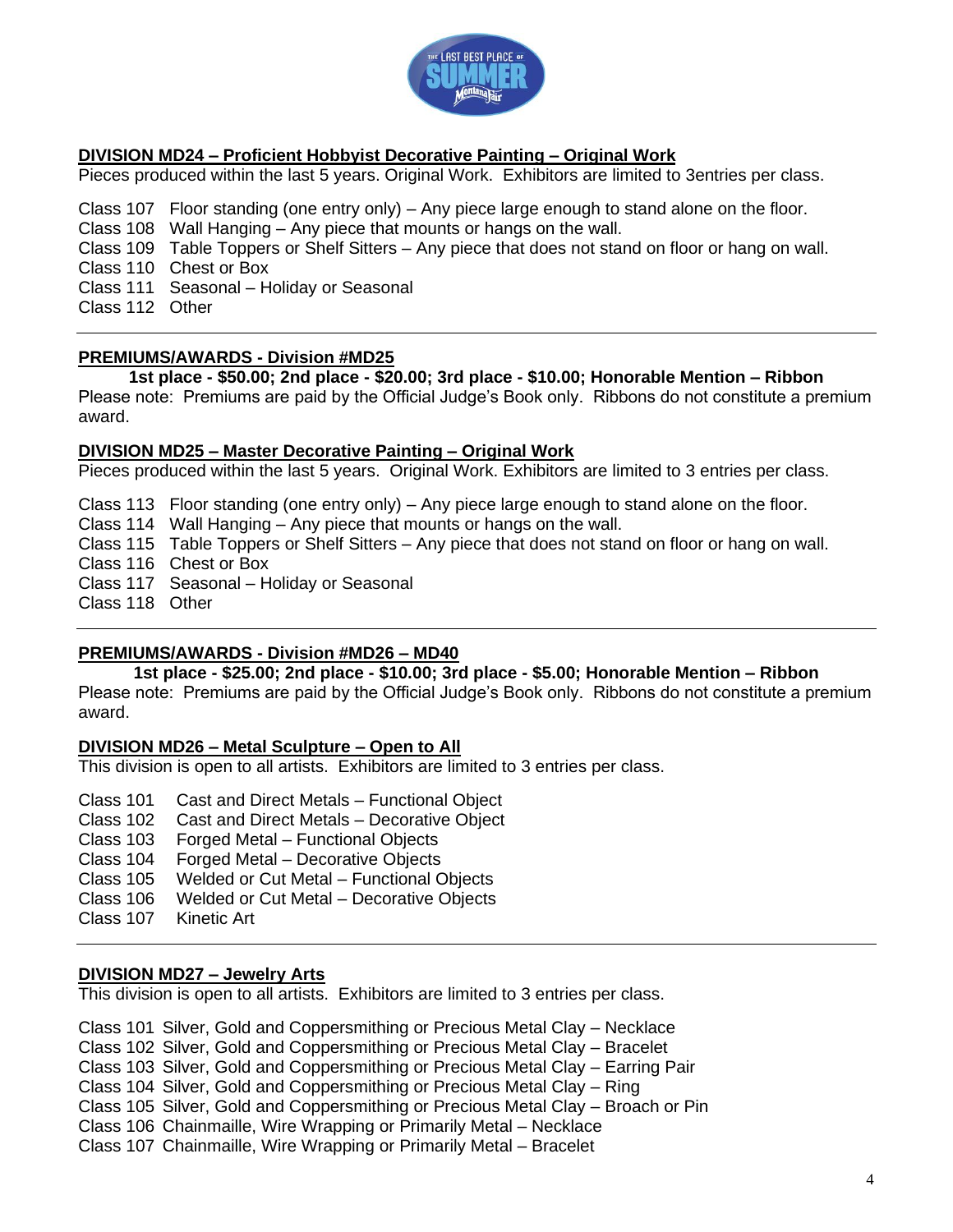

Class 108 Chainmaille, Wire Wrapping or Primarily Metal – Earring Pair Class 109 Chainmaille, Wire Wrapping or Primarily Metal – Ring Class 110 Chainmaille, Wire Wrapping or Primarily Metal – Broach or Pin Class 111 Artistic Stringing on Jewelry Wire (cable) – Necklace Class 112 Artistic Stringing on Jewelry Wire (cable) – Bracelet Class 113 Artistic Stringing on Jewelry Wire (cable) – Set (Necklace, Bracelet & Earrings) Class 114 Artistic Stringing of Beads or Other Materials – Necklace Class 115 Artistic Stringing of Beads or Other Materials – Bracelet Class 116 Artistic Stringing of Beads or Other Materials – Set – (Necklace, Bracelet & Earrings) Class 117 Artistic Stringing of Beads in a Non-Jewelry Project

### **DIVISION MD28 – Seed Bead Art**

Done with small "seed" beads where the beads are "woven" together. Rosettes are circular patterns worked in a continuous spiral or in concentric circles. Tackdown is a technique in which beads are stitched, a few at a time to a backing. The thread is drawn up and passed back through the previously stitched down beads before adding new beads. Exhibitors are limited to 3 entries per class.

Class 101 Rosette Class 102 Tackdown Necklace Class 103 Tackdown Bracelet Class 104 Brooch or Pin Class 105 Hatband Class 106 Amulet Bag or Purse Class 107 Earring Pair Class 108 Other Object

### *Peyote Stitch (Flat or Dimensional)*

- Class 109 Peyote Stitch Necklace
- Class 110 Bracelet Class 111 Brooch or Pin
- Class 112 Hat Band
- Class 113 Amulet Bag or Purse
- Class 114 Earring Pair
- Class 115 Other

### *Other Beading Style*

Class 116 Necklace Class 117 Bracelet Class 118 Brooch or Pin Class 119 Hat Band Class 120 Amulet Bag or Purse Class 121 Earring Pair Class 122 Other Object

### **DIVISION MD29 - Miniature Art**

This division is open to all artists. Art may not exceed 6" in size in any dimension, excluding frame. Exhibitors are limited to 3 entries per class.

Class 101 Painting – Oil Class 102 Painting – Acrylic Class 103 Painting – Watercolor Class 104 Drawing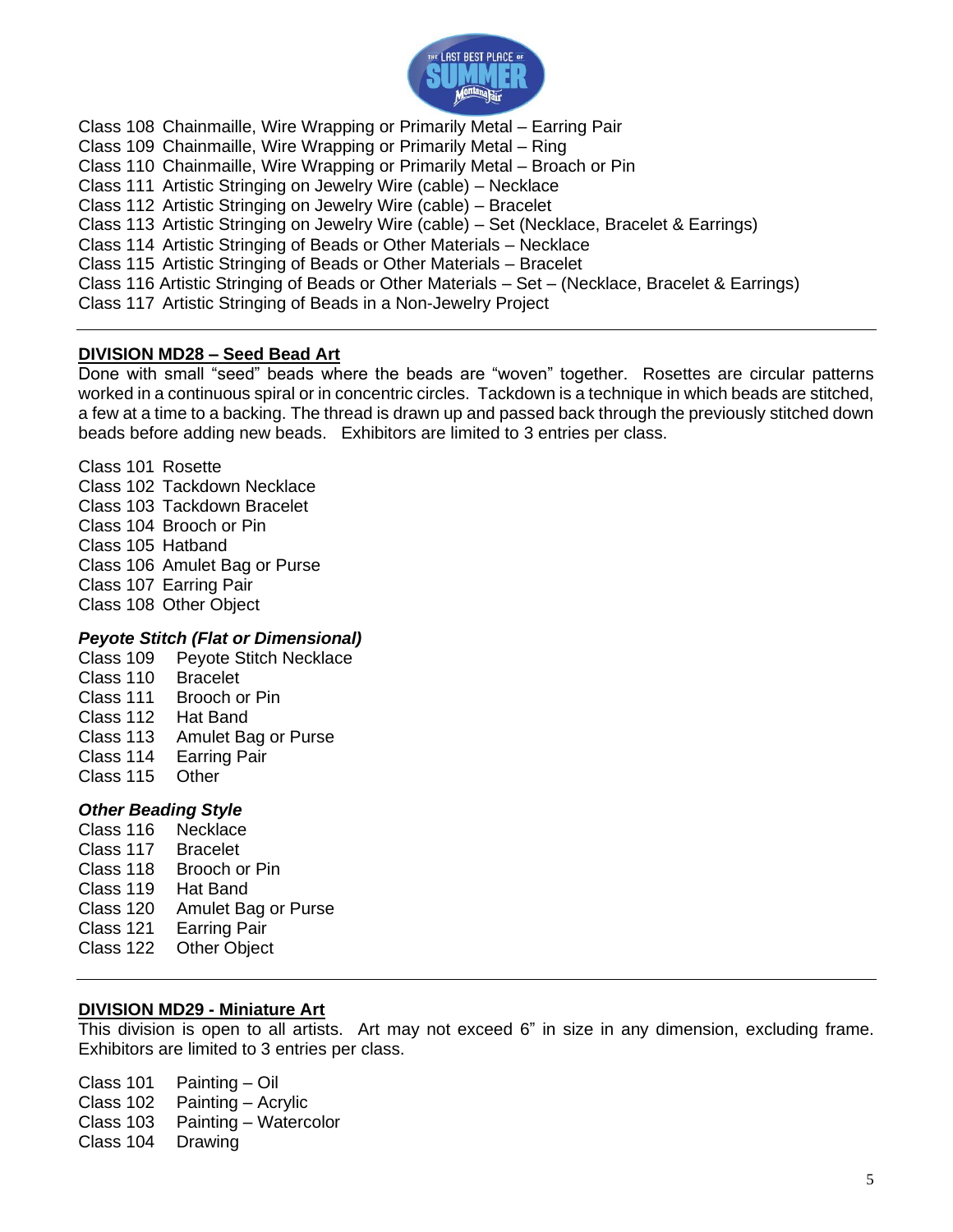

Class 105 Bones, Horn/Antler, and Tooth Class 106 Stone Class 107 Ceramic or Porcelain Class 108 Metal Class 109 Wood – Object Class 110 Wood Burning Class 111 Polymer Clay Class 112 Vignette or Doll House<br>Class 113 Glass/Ceramic Class 113 Glass/Ceramic<br>Class 114 Mixed Media **Mixed Media** Class 115 Photo Class 116 Other

### **DIVISION MD30 - Mixed Media**

Mixed media is a joining of at least 3 different media in a single art piece. Please enter exhibit in the class that represents the primary component. Exhibitor is limited to 3 entries per class.

Class 101 Paint Class 102 Fiber Class 103 Glass Class 104 Metal Class 105 Wood

### **DIVISION MD31 - Leatherwork**

This division is for amateur exhibitors who consider leather crafting as a hobby. Exhibitors are limited to 3 entries per class. Pictures must be framed.

| Class 101 | Open Leather                                                          |
|-----------|-----------------------------------------------------------------------|
| Class 102 | Holster                                                               |
| Class 103 | Books, Binders & Wallets                                              |
| Class 104 | Western Wear                                                          |
| Class 105 | Saddles                                                               |
| Class 106 | <b>Stitched Pieces</b>                                                |
| Class 107 | <b>Tooled Leather Piece</b>                                           |
| Class 108 | <b>Laced Leather Piece</b>                                            |
| Class 109 | Picture – Tooled & Dyed (Must be framed with screw eye & wire hanger) |
| Class 110 | Leather Burning                                                       |

### **DIVISION MD32 – Reclaimed Art**

This division is open to all artists. This division is for art made primarily from reclaimed objects. Exhibitor is limited to 3 entries per class.

| Class 101 | <b>Primarily Wood</b>  |
|-----------|------------------------|
| Class 102 | <b>Primarily Metal</b> |
| Class 103 | <b>Primarily Glass</b> |
| Class 104 | <b>Primarily Paper</b> |
| Class 105 | <b>Primarily Fiber</b> |
| Class 106 | Primarily - Other      |
|           |                        |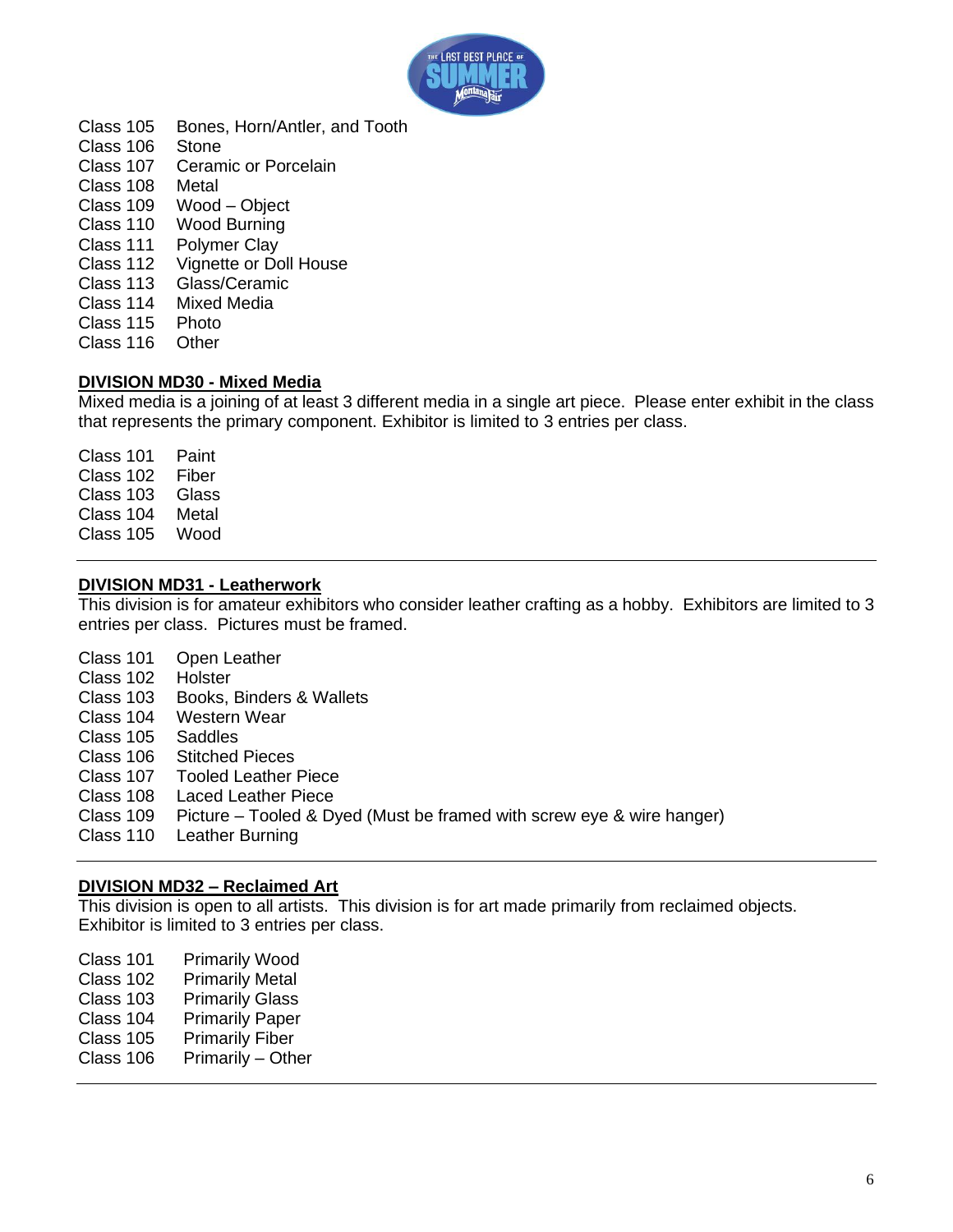

### **DIVISION MD33 – Paper Art**

This division is open to all artists. Art in this division may include other media but needs to be primarily made of paper. All work must be original, not from kits or layouts. Exhibitors are limited to 3 entries per class.

Class 101 Wall Hanging (No larger than 3' x 3') Class 102 Three-Dimensional Paper Art Class 103 Collage

### **DIVISION MD34 – Sgraffito & Sand Painting**

Pieces must be no smaller than 5"x7", must be properly framed and ready to hang. Exhibitors are limited to 3 entries for class.

Class 101 Mixed Class

### **DIVISION MD35 – Painted Rocks**

Exhibitors are limited to 3 entries in each class. Entry can consist of up to 5 rocks in a group.

Class 101 Scenic Class 102 Animal Class 103 Mandala Class 104 Other Class 105 Grouping (No more than 5 pieces with a unifying theme)

### **DIVISION MD36 – Steampunk Art**

This division is open to all artists. Exhibitors are limited to 3 in each class. Steampunk is a subgenre of Science Fiction and Fantasy Art. Dedicated to producing pieces that meld Victorian, H.G. Wells and Rube Goldberg like elements. In our area, I can suggest it is seen in the original Wild Wild West TV show.

Class 101 Jewelry – Necklace Class 102 Jewelry – Other Class 103 Accessory Class 104 Costume Class 105 Home Décor or Other Piece

### **DIVISION MD37 – Bone, Antler/Horn & Tooth Art**

Exhibitors are limited to 3 entries in each class.

Class 101 Burned Class 102 Carved Class 103 Beaded Class 404 Embellished Class 105 Painted Class 106 Other

### **DIVISION MD38 – Hand Felted Art**

Exhibitors are limited to 3 entries in each class.

Class 101 Felted Wall Art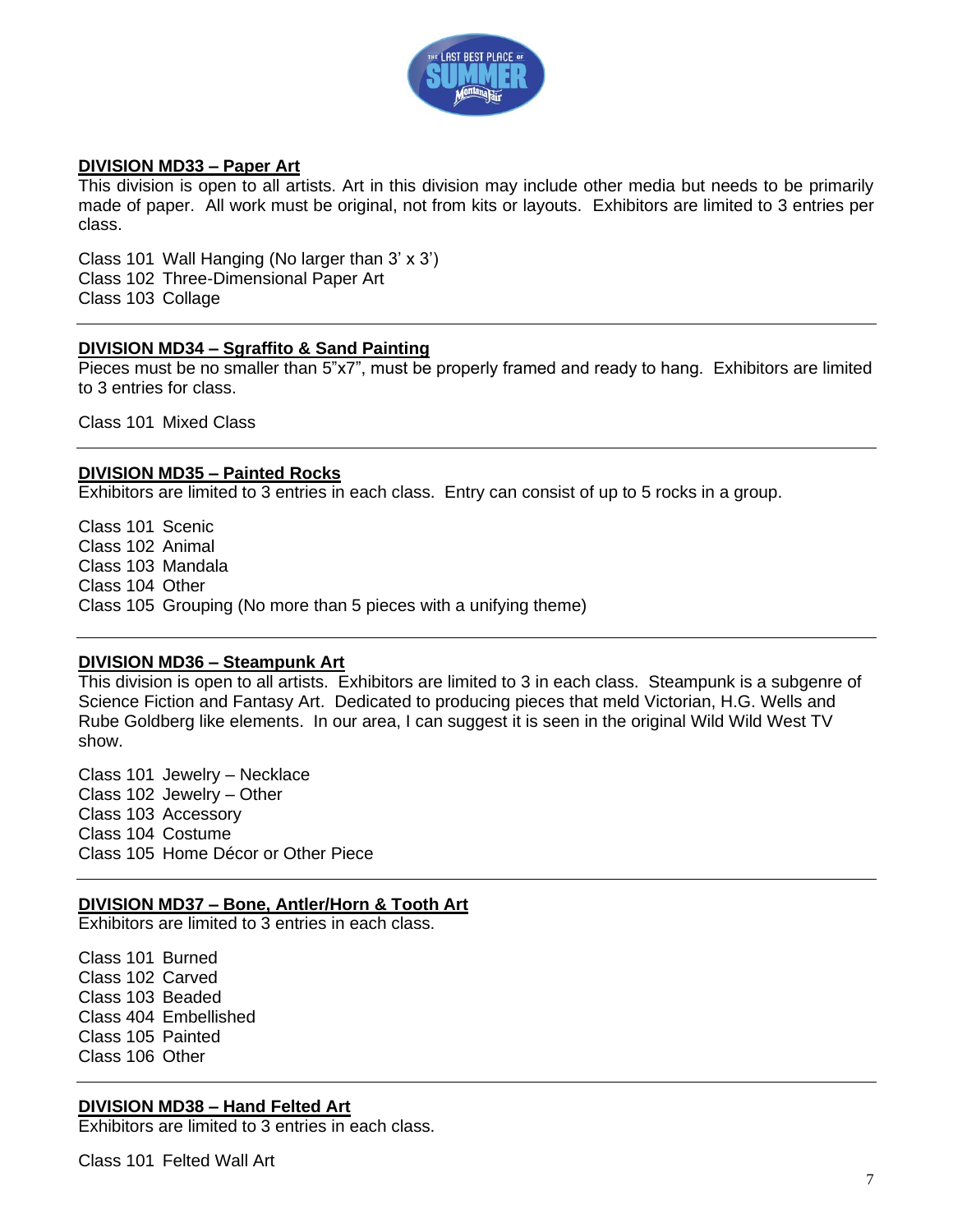

Class 102 Felted Vessels Class 103 Felted Three-Dimensional Pieces

### **DIVISION MD39 – Groupings**

Exhibitors are limited to 1 entry in this division. Up to 8 pieces in the grouping that have both materials and theme in common. Please remember that oversize entries require prior approval from the Superintendent.

Class 101 Groupings

### **DIVISION MD40 – Taxidermy**

Exhibitors are limited to 3 entries per class in this division. Piece must be made by entrant (exhibitor) and made within the last five years.

| Taxidermy - Wall Mount - Mammal                |
|------------------------------------------------|
| Taxidermy - Freestanding - Mammal              |
| Taxidermy - Wall Mount - Non-mammal            |
| Taxidermy - Freestanding - Non-mammal          |
| Taxidermy – Item made from Tanned Fur or Pelts |
|                                                |

# **DEPARTMENT MG**

### **Glasswork ~ Ceramics ~ China Painting**

*Please note: We have separated some of the divisions to allow for artists to compete with others at their own skill level. Novice is one who has only been working in a specific medium for 5 or less years; Proficient Hobbyist is one has been working in a specific medium for 5 years but less than 10 years OR not working as a Master artist; Master is one who has been working for more than 10 years or working as a Master artist. "Master" implies that an artist makes a larger percentage of their income by the sale of their artwork and/or by teaching OR artists who are regularly juried in competitions, shows or galleries OR who maintain Master websites.* 

### **PREMIUMS/AWARDS - Divisions MG51 – MG52**

**1st place - \$25.00; 2nd place - \$10.00; 3rd place - \$5.00; Honorable Mention Ribbon** Please note: Premiums are paid by Official Judge's Book only. Ribbons do not constitute a paid premium.

### **DIVISION MG50 – Novice Porcelain & China Painting**

Pieces produced within the last 5 years. Exhibitors are limited to 3 entries per class.

Class 101 Three Dimensional

- Class 102 Jewelry
- Class 103 Seasonal/Scene
- Class 104 Birds & Animals
- Class 105 Miniatures (artwork may not exceed 5"x7"
- Class 106 Glass
- Class 107 Porcelain Dolls
- Class 108 Dish/Bowl/Plate
- Class 109 Mixed Media gold, luster, enamel, and pen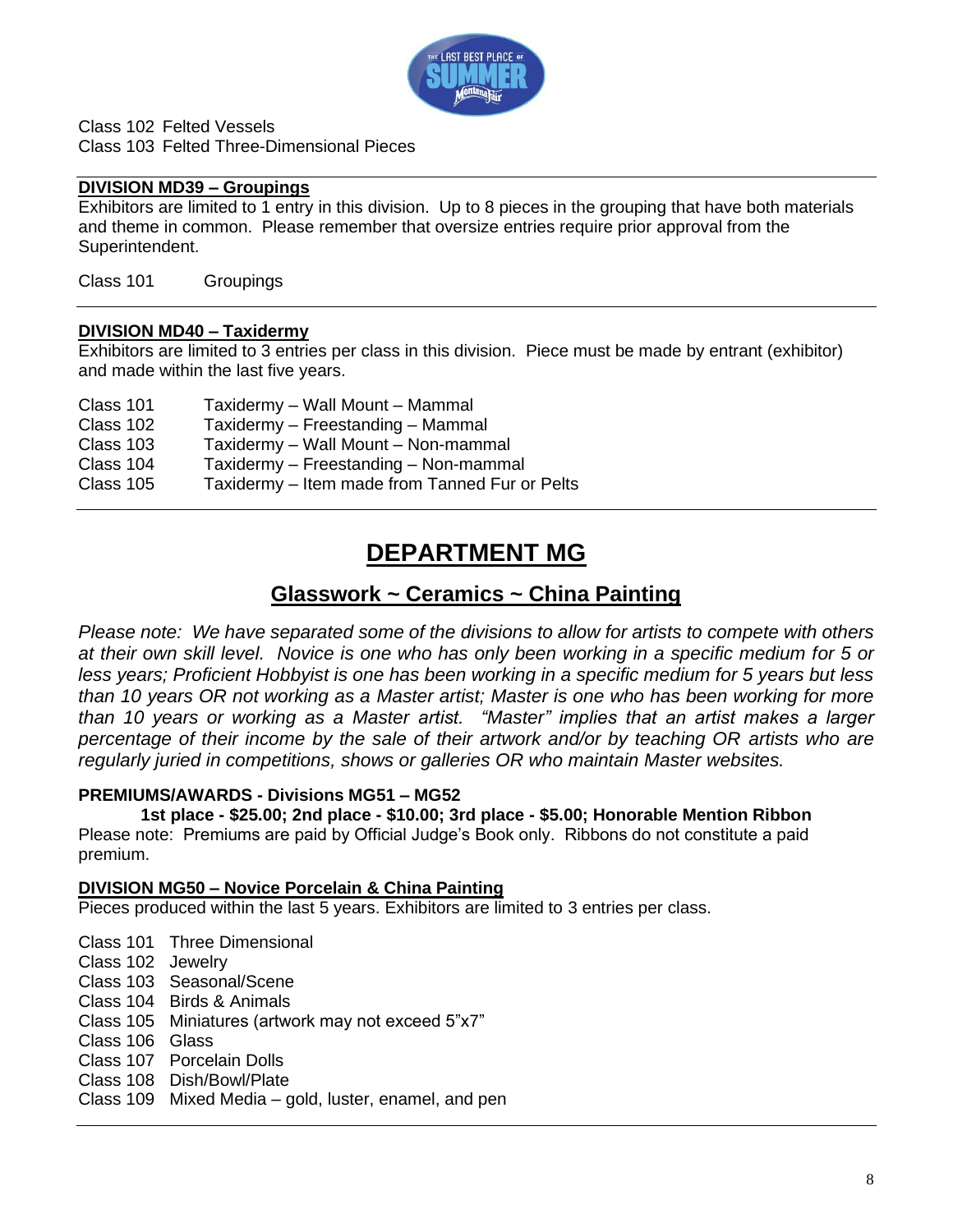

### **DIVISION MG51 – Proficient Hobbyist - Porcelain & China Painting**

Pieces produced within the last 5 years. Exhibitors are limited to 3 entries per class.

Class 110 Three Dimensional Class 111 Jewelry Class 112 Seasonal/Scene Class 113Birds & Animals Class 114Miniatures (may not exceed 5"x 7")

Class 115 Glass Class 116 Porcelain Dolls Class 117 Dish/Bowl/Plate Class 118 Mixed Media - (gold, luster, enamel, and pen)

### **PREMIUMS/AWARDS - Division #MG52**

**1st place - \$50.00; 2nd place - \$20.00; 3rd place - \$10.00; Honorable Mention – Ribbon** Please note: Premiums are paid by the Official Judge's Book only. Ribbons do not constitute a premium award.

### **DIVISION MG52 – Master Porcelain & China Painting**

Pieces produced within the last 5 years. Exhibitors are limited to 3 entries per class.

- Class 119 Three Dimensional
- Class 120 Jewelry
- Class 121 Seasonal/Scene
- Class 123 Birds & Animals
- Class 124 Miniatures (Artwork may not exceed 5"x 7")
- Class 125 Glass
- Class 126 Porcelain Dolls
- Class 127 Dish/Bowl/Plate
- Class 128 Mixed Media–gold, luster, enamel, pen

### **PREMIUMS/AWARDS - Divisions MG53- MG58**

**1st place - \$25.00; 2nd place - \$10.00; 3rd place - \$5.00; Honorable Mention Ribbon** Please note: Premiums are paid by Official Judge's Book only. Ribbons do not constitute a paid premium.

### **DIVISION MG53 – Ceramics – Wheel Thrown**

This division is open to all artists. Exhibitors are limited to 3 entries per class.

- Class 101 Applied Decoration (slip, stamped or molded additions)
- Class 102 Underglaze
- Class 103 Airbrushed
- Class 104 Glazed
- Class 105 Sgraffito
- Class 106 Raku

### **DIVISION MG54 – Ceramics – Hand Built**

This division is open to all artists. Exhibitors are limited to 3 entries per class.

Class 101 Applied Decoration (slip, stamped or molded additions)

- Class 102 Underglaze
- Class 103 Airbrushed
- Class 104 Glazed
- Class 105 Sgraffito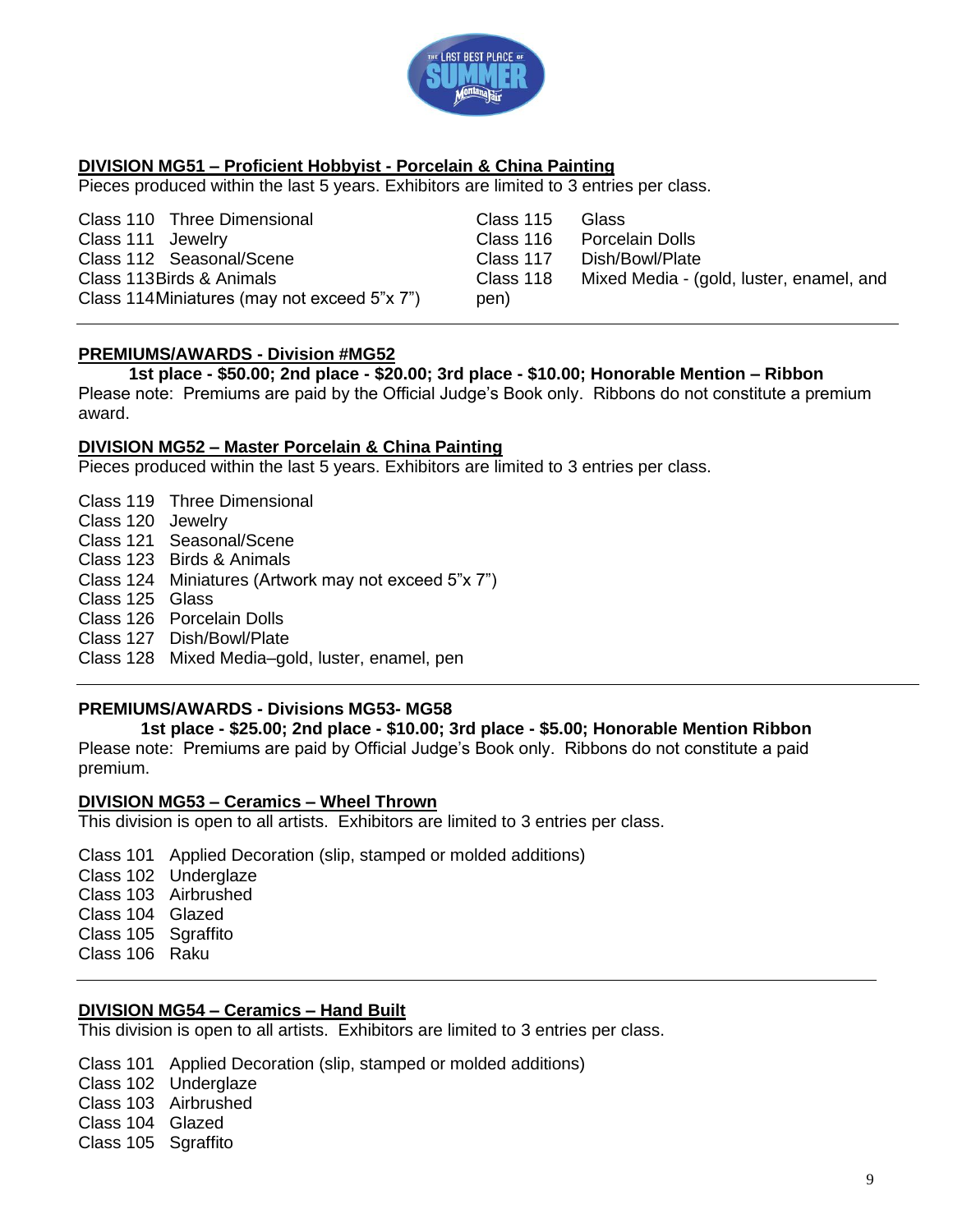

Class 106 Raku

### **DIVISION MG55 – Ceramics – Slip cast from an Original Mold**

This division is open to all artists. Exhibitors are limited to 3 entries per class.

Class 101 Applied Decoration (slip, stamped or molded additions) Class 102 Underglaze Class 103 Airbrushed Class 104 Glazed Class 105 Glaze & Stain Class 106 Overglazed Class 107 Chalking Class 108 Dry Brushing Class 109 Hand Painted Design Class 110 Other

#### **DIVISION MG56 – Ceramics – Slip cast from a Commercial Mold**

This division is open to all artists. Exhibitors are limited to 3 entries per class.

Class 101 Applied Decoration (slip, stamped or molded additions) Class 102 Underglaze Class 103 Airbrushed Class 104 Glazed Class 105 Glaze & Stain Class 106 Overglazed Class 107 Chalking Class 108 Dry Brushing Class 109 Hand Painted Design Class 110 Other

### **DIVISION MG57 – Glasswork - NOVICE**

Flatwork or three dimensional. Exhibitors are limited to 3 entries per class.

| Flatwork, Foiled or Leaded, Pattern  |
|--------------------------------------|
| Flatwork, Foiled or Leaded, Original |
|                                      |
|                                      |
|                                      |
|                                      |

#### **DIVISION MG58 – Glasswork – PROFICIENT HOBBYIST**

Flatwork or three dimensional. Exhibitors are limited to 3 entries per class.

- Class 101 Hot Work Class 102 Fusing Class 103 Blown Glass Class 104 Flatwork, Foiled or Leaded, Pattern Class 105 Flatwork, Foiled or Leaded, Original Class 106 Dimensional Work Class 107 Mosaic
- Class 108 Other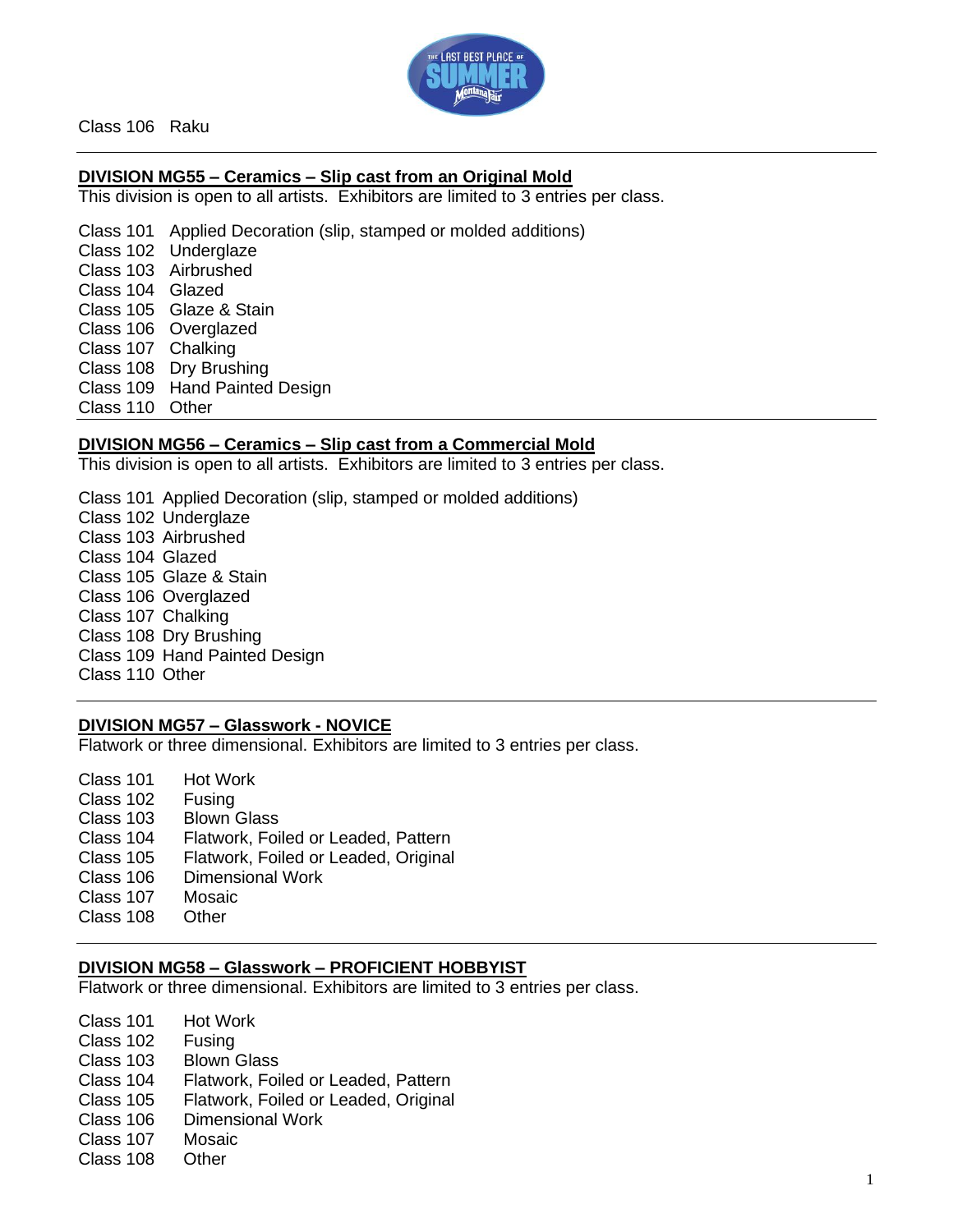

### **PREMIUMS/AWARDS - Divisions MG59**

### **1st place - \$50.00; 2nd place - \$20.00; 3rd place - \$10.00; Honorable Mention Ribbon**

Please note: Premiums are paid by Official Judge's Book only, ribbons do not constitute a paid premium.

### **DIVISION MG59– Glasswork – MASTER**

Flatwork or three dimensional. Exhibitors are limited to 3 entries per class. Class 101 Hot Work Class 102 Fusing Class 103 Blown Glass Class 104 Flatwork, Foiled or Leaded, Pattern Class 105 Flatwork, Foiled or Leaded, Original Class 106 Dimensional Work Class 107 Mosaic Class 108 Other

# **DEPARTMENT MP**

# **PHOTOGRAPHY**

Exhibitors please read and observe the General Rules and Regulations of MontanaFair located at the end of the Art Barn information. By entering, the exhibitor agrees to abide by MontanaFair's General Rules, the Art Barn rules and special rules for this division. In the event that the General Rules conflict with the Art Barn rules, the Art Barn rules will prevail

### 1. **MATTING IS STRONGLY ADVISED**.

- 2. No more than (3) of the same subject matter.
- 3. Minimum photo PRINT SIZE is 8" x 10", before matting and framing. Maximum print size allowed is 3'3" in height or width. Frame and matte may not exceed the visible edge of the print by more than 7" in any direction. Please refer to Art Barn Rule #10.
- 4. All work must be printed on photographic paper, photo canvas or photo metal.
- 5. Do not enter multiple pictures in one frame.
- 6. Photographs may only have added lettering in Photo Manipulation divisions.

### **PHOTOGRAPHY PREMIUMS/AWARDS Division #MP70 - #MP71**

### **1st place - \$25.00; 2nd place - \$10.00; 3rd place - \$5.00; Honorable Mention - Ribbon**

Please note: Premiums are paid by Official Judge's Book only. Ribbons do not constitute a paid premium**.**

### **DIVISION MP70 – Amateur Black/White Photography**

Exhibitors are limited to 1 entry per class.

- Class 101 Scenic Natural No manmade objects
- Class 102 Scenic Landscapes Contains manmade objects (i.e. roads, buildings, fences)
- Class 103 People Portrait
- Class 104 People Candid
- Class 105 Domestic Animals
- Class 106 Wildlife
- Class 107 Birds
- Class 108 Insects
- Class 109 Plants & Flowers
- Class 110 Weather
- Class 111 Humorous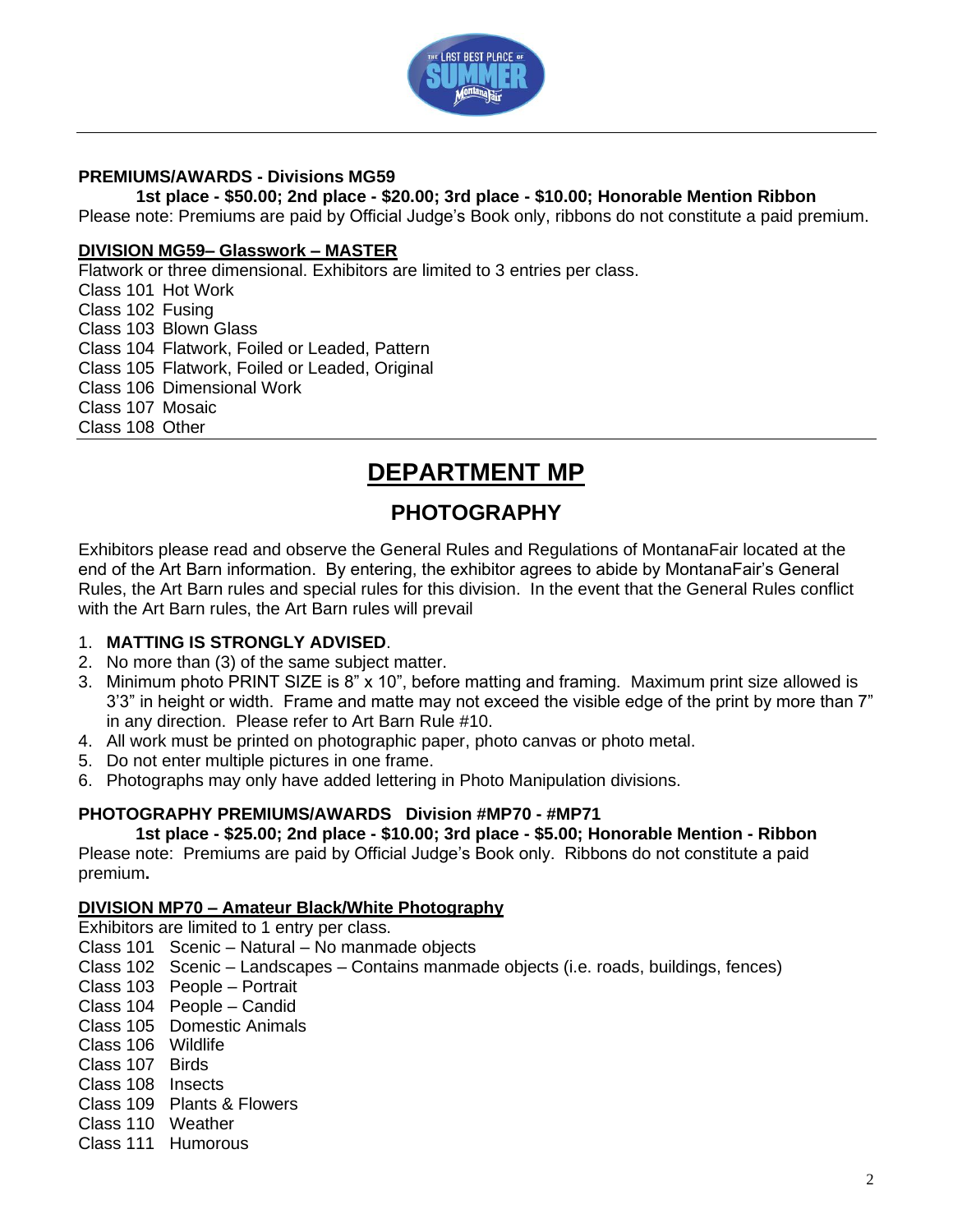

Class 112 Still Life

Class 113 Other – Any photograph that does not fit in the above categories

### **DIVISION MP71 – Proficient Hobbyist Black/White Photos**

Exhibitors are limited to 1 entry per class.

### Class 114 Scenic – Natural – No man-made objects Class 115 Scenic- Landscapes – Contains manmade objects (i.e. roads, building, fences) Class 116 People – Portrait Class 117 People – Candid Class 118 Domestic Animals Class 119 Wildlife Class 120 Birds Class 121 Insects Class 122 Plants & Flowers Class 123 Weather Class 124 Humorous Class 125 Still Life

Class 126 Other – Any photograph that does not fit the above categories

### **MASTER PHOTOGRAPHY PREMIUMS/AWARDS - Divisions #MP72**

**1 st place –\$50.00; 2nd place - \$20.00; 3rd place - \$10.00; Honorable Mention – Ribbon** Please note: Premiums are paid by Official Judge's Book only. Ribbons do not constitute a paid premium.

### **DIVISION MP72 – Master Black/White Photos**

Exhibitors are limited to 1 entry per class.

Class 127 Scenic – Natural – No man-made objects

Class 128 Scenic- Landscapes – Contains manmade objects (i.e. Roads, building, fences)

- Class 129 People Portrait
- Class 130 People Candid
- Class 131 Domestic Animals
- Class 132 Wildlife
- Class 133 Birds
- Class 134 Insects
- Class 135 Plants & Flowers
- Class 136 Weather
- Class 137 Humorous
- Class 138 Still Life

Class 139 Other – Any photograph that does not fit the above categories

### **PHOTOGRAPHY PREMIUMS/AWARDS Division #MP73 - #MP74**

**1st place - \$25.00; 2nd place - \$10.00; 3rd place - \$5.00; Honorable Mention - Ribbon** Please note: Premiums are paid by Official Judge's Book only. Ribbons do not constitute a paid premium**.**

### **DIVISION MP73 – Amateur Color Photography**

Exhibitors are limited to 1 entry per class.

- Class 101 Scenic Natural No manmade objects
- Class 102 Scenic Landscapes Contains manmade objects (i.e. roads, buildings, fences
- Class 103 People Portrait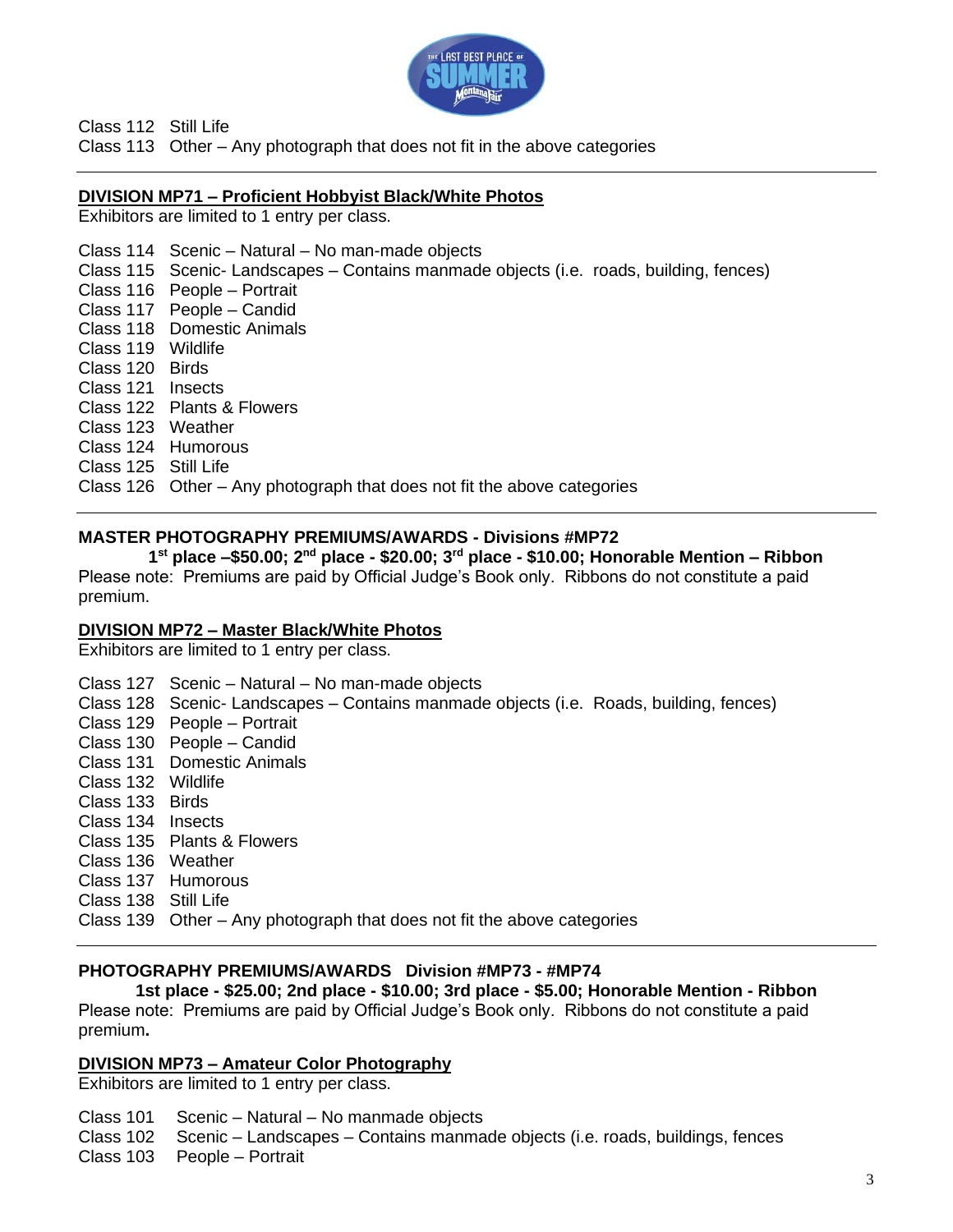

Class 104 People – Candid Class 105 Domestic Animals Class 106 Wildlife Class 107 Birds Class 108 Insects Class 109 Plants & Flowers Class 110 Weather Class 111 Humorous Class 112 Still Life Class 113 Other – Any photograph that does not fit in the above categories

### **DIVISION MP74 – Proficient Hobbyist Color Photos**

Exhibitors are limited to 1 entry per class.

Class 114 Scenic – Natural – No man-made objects Class 115 Scenic- Landscapes – Contains manmade objects (i.e. roads, building, fences) Class 116 People – Portrait Class 117 People – Candid Class 118 Domestic Animals Class 119 Wildlife Class 120 Birds Class 121 Insects Class 122 Plants & Flowers Class 123 Weather Class 124 Humorous Class 125 Still Life

### Class 126 Other – Any photograph that does not fit the above categories

### **MASTER PHOTOGRAPHY PREMIUMS/AWARDS - Division #MP75**

**1 st place – \$50.00; 2nd place - \$20.00; 3rd place - \$10.00; Honorable Mention – Ribbon** Please note: Premiums are paid by Official Judge's Book only. Ribbons do not constitute a paid premium.

### **DIVISION MP75 – Master Color Photos**

Exhibitors are limited to 1 entry per class.

- Class 127 Scenic Natural No man-made objects
- Class 128 Scenic- Landscapes Contains manmade objects (i.e. roads, building, fences)
- Class 129 People Portrait
- Class 130 People Candid
- Class 131 Domestic Animals
- Class 132 Wildlife
- Class 133 Birds
- Class 134 Insects
- Class 135 Plants & Flowers
- Class 136 Weather
- Class 137 Humorous
- Class 138 Still Life
- Class 139 Other Any photograph that does not fit the above categories

### **PHOTOGRAPHY PREMIUMS/AWARDS - Divisions #MP76 – MP77**

**1 st place – \$25.00; 2nd place - \$10.00; 3rd place - \$5.00; Honorable Mention – Ribbon**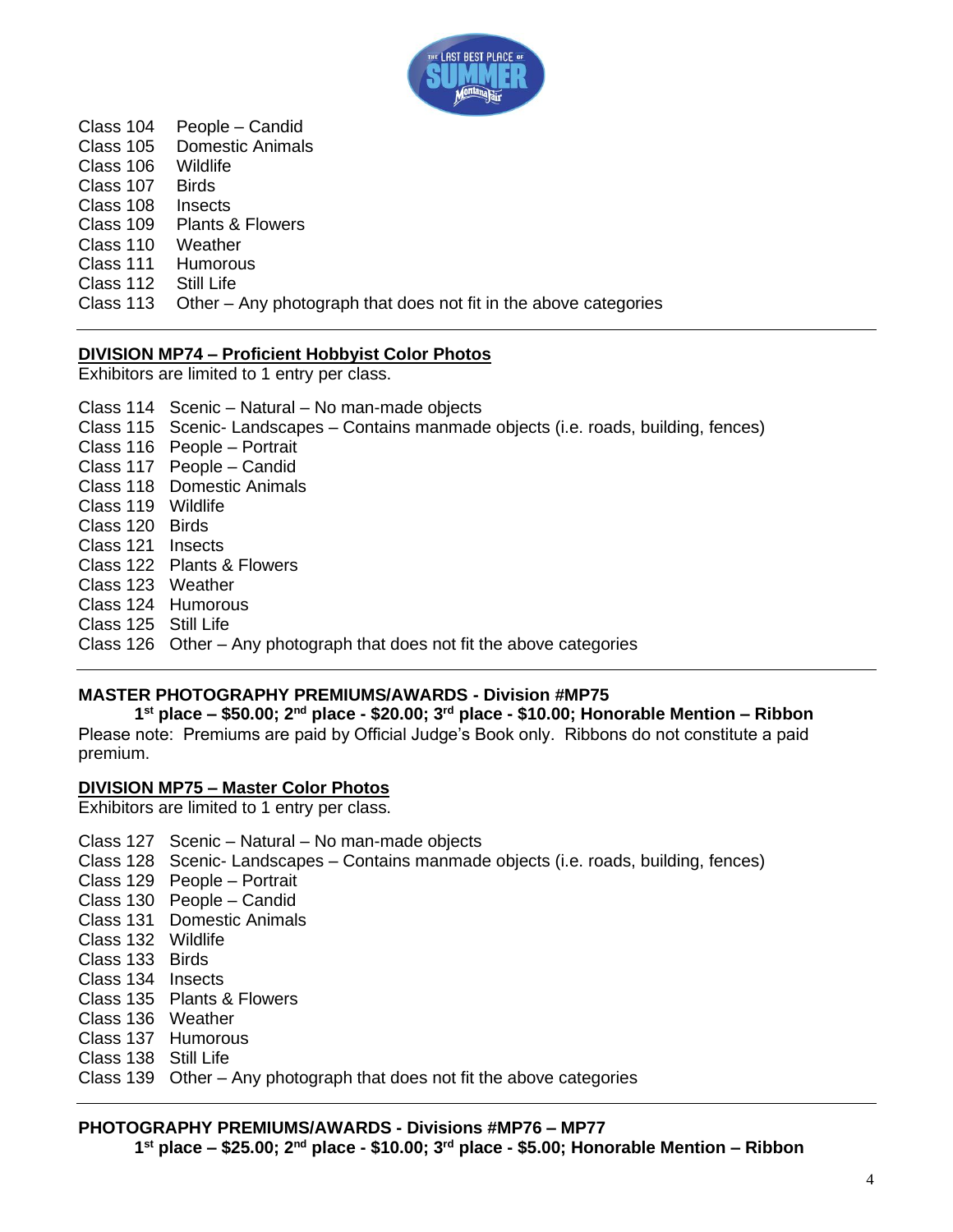

Please note: Premiums are paid by Official Judge's Book only. Ribbons do not constitute a paid premium.

### **PHOTOGRAPHY PREMIUMS/AWARDS Division #MP70 - #MP71**

**1st place - \$25.00; 2nd place - \$10.00; 3rd place - \$5.00; Honorable Mention - Ribbon** Please note: Premiums are paid by Official Judge's Book only. Ribbons do not constitute a paid premium**.**

### **DIVISION MP76 – Amateur Sepia Tone Photography**

Exhibitors are limited to 1 entry per class.

Class 101 Scenic – Natural – No manmade objects Class 102 Scenic – Landscapes – Contains manmade objects (i.e. roads, buildings, fences) Class 103 People – Portrait Class 104 People – Candid Class 105 Domestic Animals Class 106 Wildlife Class 107 Birds Class 108 Insects Class 109 Plants & Flowers Class 110 Weather Class 111 Humorous Class 112 Still Life Class 113 Other – Any photograph that does not fit in the above categories

#### **DIVISION MP77 – Proficient Hobbyist Sepia Tone Photography**

Exhibitors are limited to 1 entry per class.

Class 114 Scenic – Natural – No man-made objects Class 115 Scenic- Landscapes – Contains manmade objects (i.e. roads, building, fences) Class 116 People – Portrait Class 117 People – Candid Class 118 Domestic Animals Class 119 Wildlife Class 120 Birds Class 121 Insects Class 122 Plants & Flowers Class 123 Weather Class 124 Humorous Class 125 Still Life Class 126 Other – Any photograph that does not fit the above categories

### **MASTER PHOTOGRAPHY PREMIUMS/AWARDS - Divisions #MP78**

**1 st place –\$50.00; 2nd place - \$20.00; 3rd place - \$10.00; Honorable Mention – Ribbon**

Please note: Premiums are paid by Official Judge's Book only. Ribbons do not constitute a paid premium.

#### **DIVISION MP78 – Master Sepia Tone Photos**

Exhibitors are limited to 1 entry per class.

Class 127 Scenic – Natural – No man-made objects

Class 128 Scenic- Landscapes – Contains manmade objects (i.e. Roads, building, fences)

Class 129 People – Portrait

Class 130 People – Candid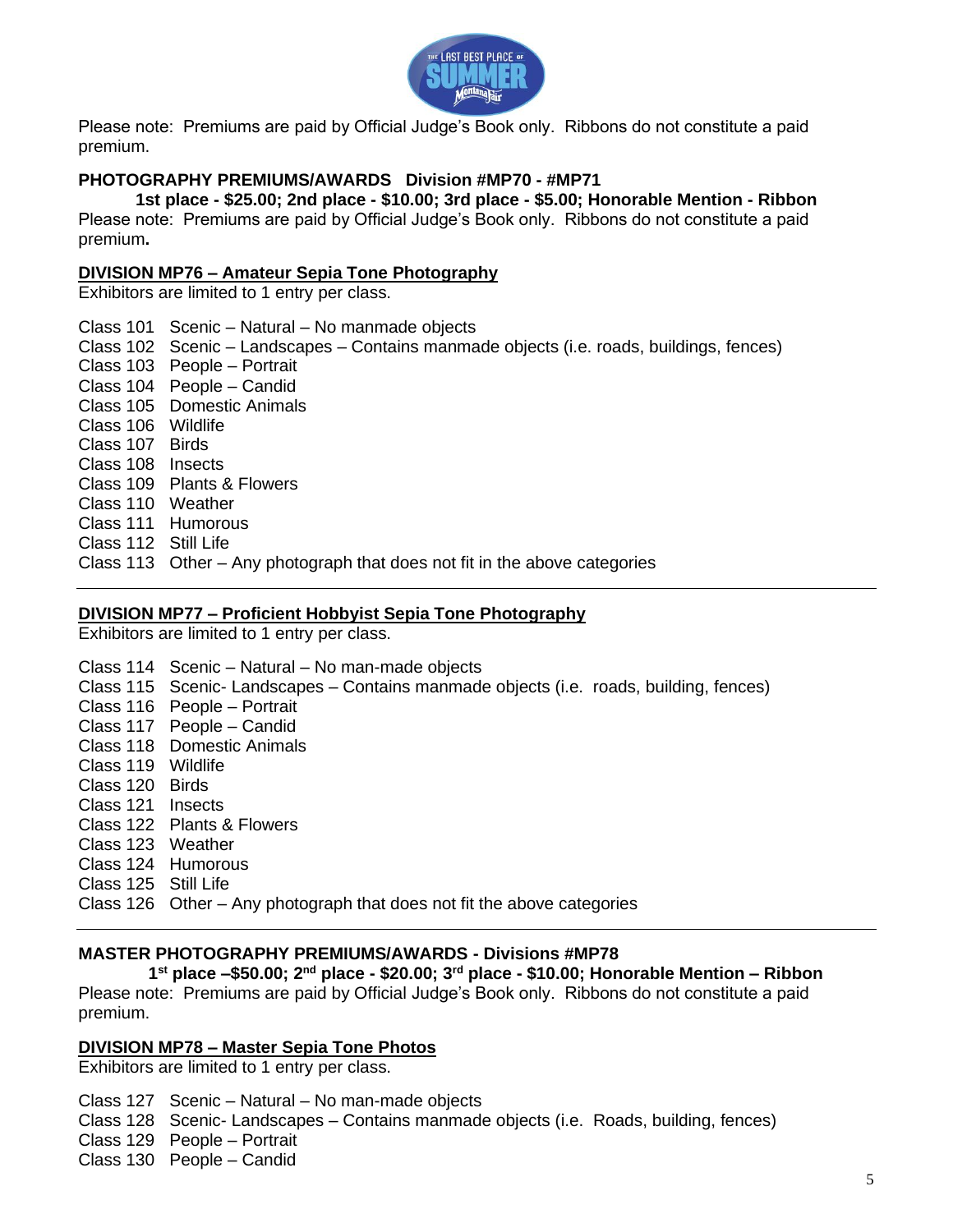

Class 131 Domestic Animals Class 132 Wildlife Class 133 Birds Class 134 Insects Class 135 Plants & Flowers Class 136 Weather Class 137 Humorous Class 138 Still Life Class 139 Other – Any photograph that does not fit the above categories

### **DIVISION MP79 – Amateur Photo Manipulating &/or Altering**

Exhibitors are limited to 1 entry per class.

| Scenic - Natural - No man-made objects                                      |
|-----------------------------------------------------------------------------|
| Scenic-Landscapes – Contains manmade objects (i.e. roads, building, fences) |
| People – Portrait                                                           |
| People - Candid                                                             |
| <b>Domestic Animals</b>                                                     |
| Wildlife                                                                    |
| <b>Birds</b>                                                                |
| Insects                                                                     |
| Plants & Flowers                                                            |
| Weather                                                                     |
| <b>Humorous</b>                                                             |
| Still Life                                                                  |
| Other – Any photograph that does not fit the above categories.              |
|                                                                             |

### **DIVISION MP80 –Proficient Hobbyist Photo Manipulating &/or Altering**

Exhibitors are limited to 1 entry per class.

- Class 114 Scenic Natural No man-made objects
- Class 115 Scenic- Landscapes Contains manmade objects (i.e. roads, building, fences)
- Class 116 People Portrait
- Class 117 People Candid
- Class 118 Domestic Animals
- Class 119 Wildlife
- Class 120 Birds
- Class 121 Insects
- Class 122 Plants & Flowers
- Class 123 Weather
- Class 124 Humorous
- Class 125 Still Life

Class 126 Other – Any photograph that does not fit the above categories.

### **MASTER PHOTOGRAPHY PREMIUMS/AWARDS - Divisions #MP81**

**1 st place – \$50.00; 2nd place - \$20.00; 3rd place - \$10.00; Honorable Mention – Ribbon** Please note: Premiums are paid by Official Judge's Book only. Ribbons do not constitute a paid premium.

### **DIVISION MP81 – Master Photo Manipulating &/or Altering**

Exhibitors are limited to 1 entry per class.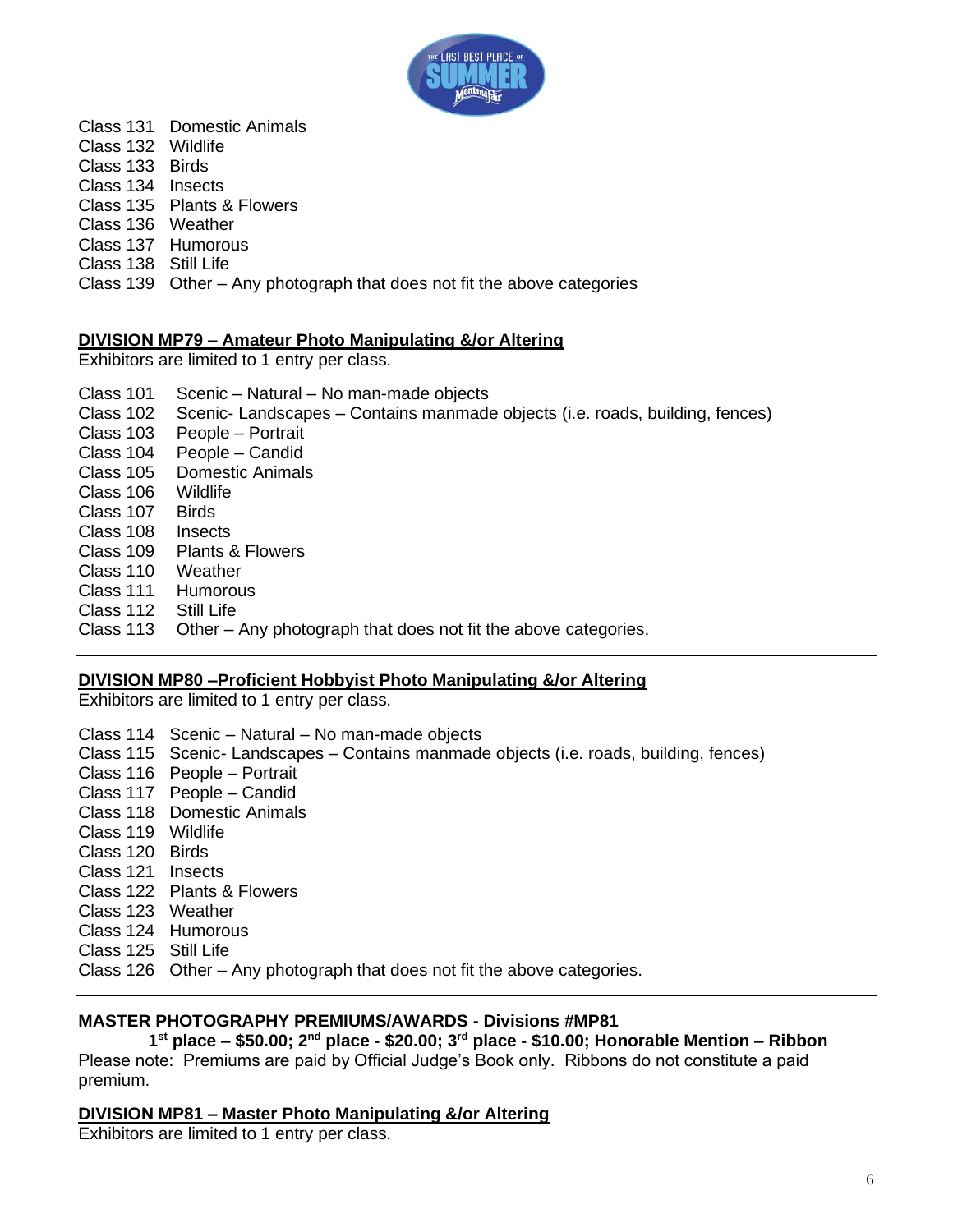

- Class 127 Scenic Natural No man-made objects
- Class 128 Scenic- Landscapes Contains manmade objects (i.e. roads, building, fences)
- Class 129 People Portrait Class 130 People – Candid
- Class 131 Domestic Animals
- Class 132 Wildlife
- Class 133 Birds
- Class 134 Insects
- Class 135 Plants & Flowers Class 136 Weather
- Class 137 Humorous
- Class 138 Still Life
- 
- Class 139 Other Any photograph that does not fit the above categories.

# **DEPARTMENT MW**

## **WOODCRAFTS**

### **PREMIUMS/AWARDS – Division #MW80 - MW81**

**1st place - \$25.00; 2nd place - \$10.00; 3rd place - \$5.00; Honorable Mention – Ribbon**

### **DIVISION MW90 – Novice - Furniture**

Art must be original work, no kits allowed. Exhibitors are limited to 3 entries per class.

- Class 101 Handmade Chair or Stool
- Class 102 Handmade Table
- Class 103 Handmade Chest
- Class 104 Handmade Shelf
- Class 105 Any Other Item (not listed)

### **DIVISION MW91 – Proficient Hobbyist - Furniture**

Art must be original work, no kits allowed. Exhibitors are limited to 3 entries per class.

- Class 106 Handmade Chair or Stool
- Class 107 Handmade Table
- Class 108 Handmade Chest
- Class 109 Handmade Shelf
- Class 110 Any Other Item (not listed)

### **MASTER WOODCRAFT PREMIUMS/AWARDS - Divisions #MW92**

**1 st place – \$50.00; 2nd place - \$20.00; 3rd place - \$10.00; Honorable Mention – Ribbon** Please note: Premiums are paid by Official Judge's Book only. Ribbons do not constitute a paid premium.

### **DIVISION MW92 – Master - Furniture**

Art must be original work, no kits allowed. Exhibitors are limited to 3 entries per class.

Class 111 Handmade Chair or Stool

- Class 112 Handmade Table
- Class 113 Handmade Chest
- Class 114 Handmade Shelf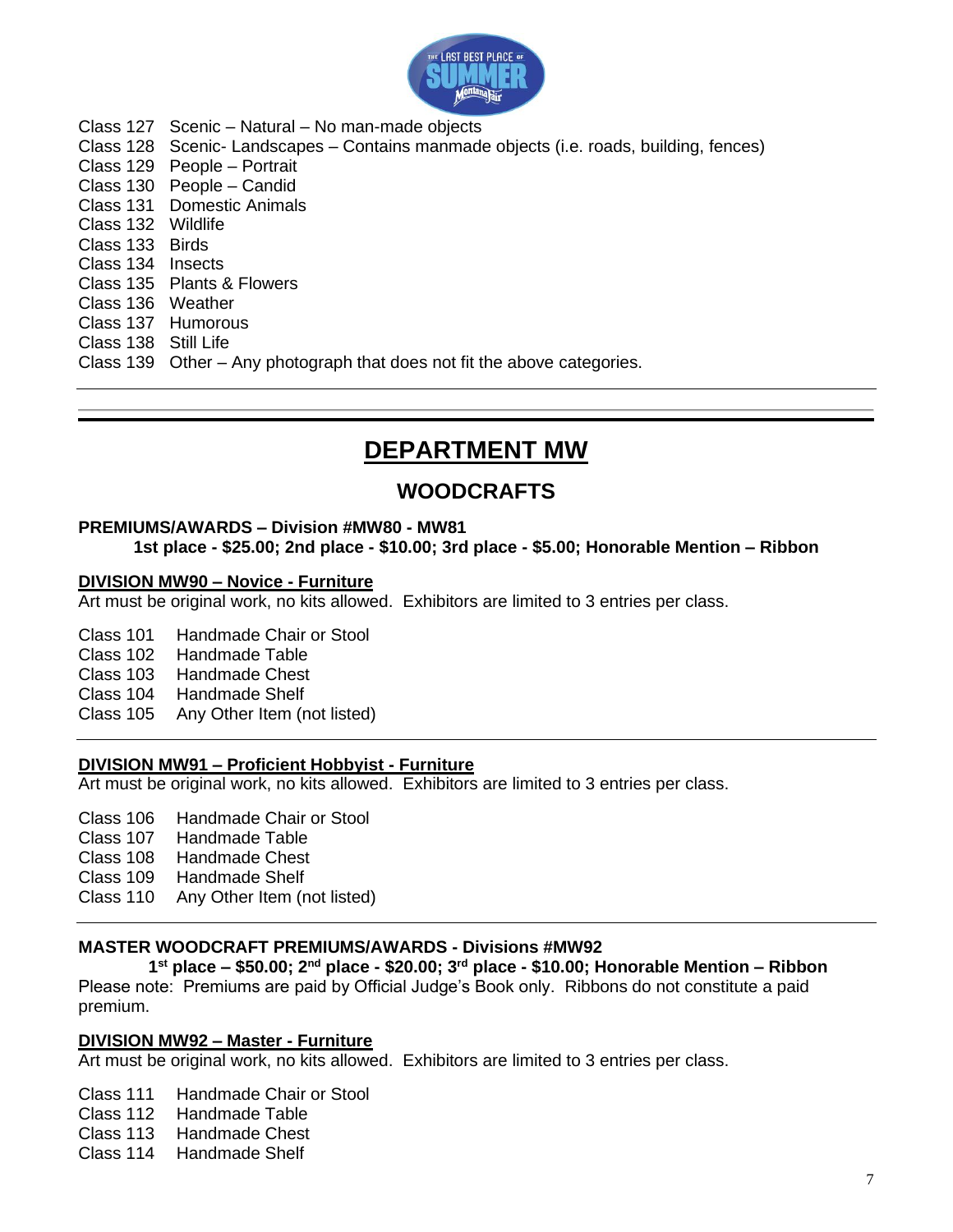

Class 115 Any Other Item (not listed)

### **WOODCRAFT PREMIUMS/AWARDS - Divisions #MW93 – MW94**

**1 st place – \$25.00; 2nd place - \$15.00; 3rd place - \$10.00; Honorable Mention – Ribbon** Please note: Premiums are paid by Official Judge's Book only. Ribbons do not constitute a paid premium.

### **DIVISION MW83 – Novice – Toy**

Art must be handmade, not from a kit. Exhibitors are limited to 3 entries per class.

Class 101 Puzzle or Game

Class 102 Pull Toy

Class 103 Rocking Horse/Animal or Ride on Toy

- Class 104 Doll House or Doll Furniture Piece
- Class 105 Any Other Item (not listed)

### **DIVISION MW94– Proficient Hobbyist – Toy**

Art must be handmade, not from a kit. Exhibitors are limited to 3 entries per class.

- Class 106 Puzzle or Game
- Class 107 Pull Toy

Class 108 Rocking Horse/Animal or Ride on Toy

Class 109 Doll House or Doll Furniture Piece

Class 110 Any Other Item (not listed)

### **MASTER WOODCRAFT PREMIUMS/AWARDS - Divisions #MW95**

**1 st place – \$50.00; 2nd place - \$25.00; 3rd place - \$10.00; Honorable Mention – Ribbon** Please note: Premiums are paid by Official Judge's Book only. Ribbons do not constitute a paid premium.

### **DIVISION MW95– Master – Toy**

Art must be handmade, not from a kit. Exhibitors are limited to 3 entries per class.

- Class 109 Puzzle or Game
- Class 110 Pull Toy
- Class 111 Rocking Horse/Animal or Ride on Toy
- Class 112 Doll House or Doll Furniture Piece
- Class 113 Any Other Item (not listed)

### **WOODCRAFT PREMIUMS/AWARDS - Divisions #MW96 – MW97**

**1 st place – \$25.00; 2nd place - \$15.00; 3rd place - \$10.00; Honorable Mention – Ribbon** Please note: Premiums are paid by Official Judge's Book only. Ribbons do not constitute a paid premium.

### **DIVISION MW96 – Novice - Intarsia**

Exhibitors are limited to 3 entries per class.

- Class 101 Smaller than 24" in Any Dimension
- Class 102 Larger than 24" in Any Dimension
- Class 103 Wall Art
- Class 104 Any Other Item (not listed)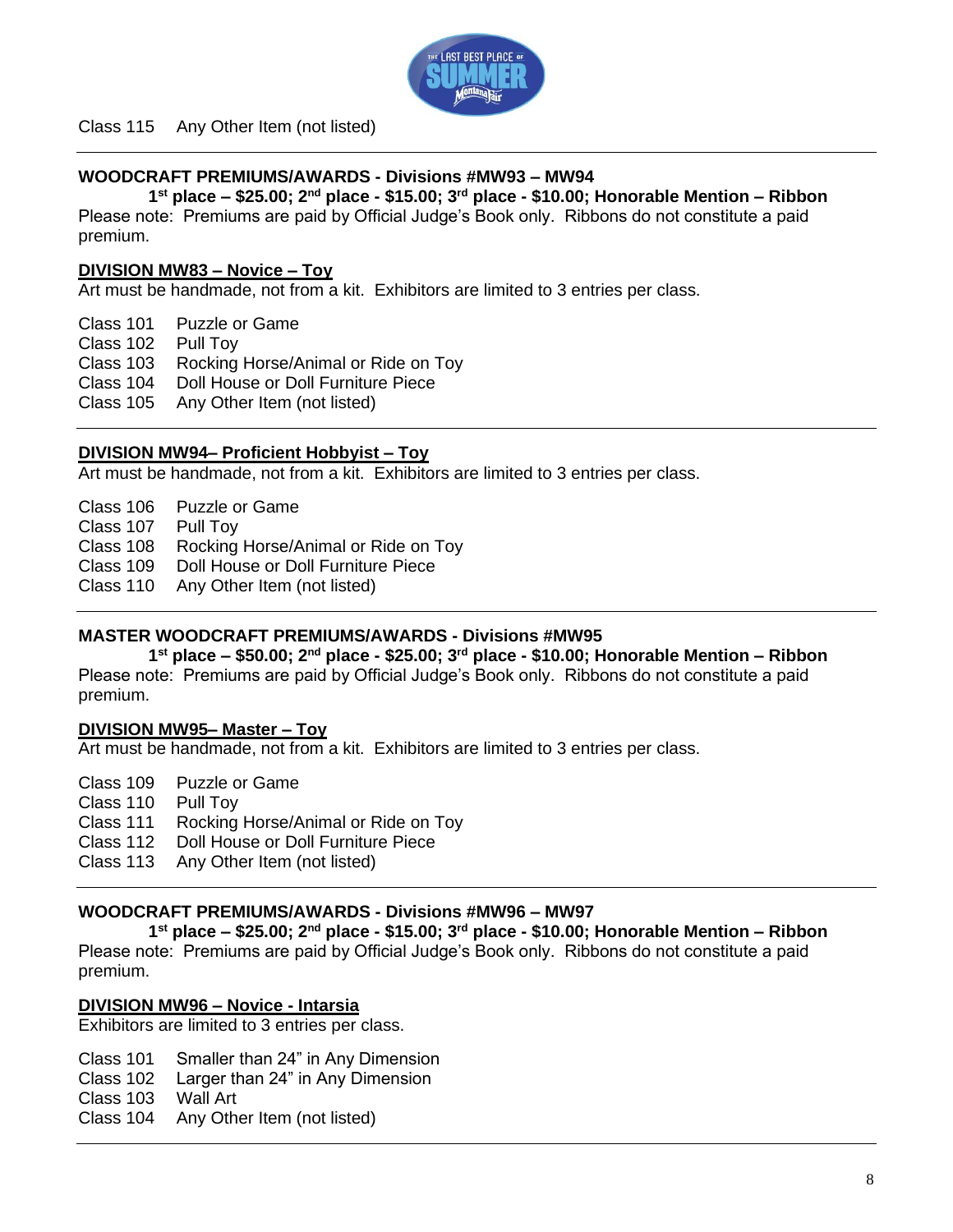

### **DIVISION MW 97 – Proficient Hobbyist – Intarsia**

Exhibitors are limited to 3 entries per class.

Class 105 Smaller than 24" In Any Dimension Class 106 Larger than 24" in Any Dimension

Class 107 Wall Art

Class 108 Any Other Item (not listed)

### **MASTER WOODCRAFT PREMIUMS/AWARDS - Divisions#MW98**

**1 st place – \$50.00; 2nd place - 20.00; 3rd place - \$15.00; Honorable Mention – Ribbon** Please note: Premiums are paid by Official Judge's Book only. Ribbons do not constitute a paid premium.

### **DIVISION MW98 – Master – Intarsia**

Exhibitors are limited to 3 entries per class.

Class 109 Smaller than 24" in Any Dimension

Class 110 Larger than 24" in Any Dimension

Class 111 Wall Art

Class 112 Any Other Item (not listed)

### **WOODCRAFT PREMIUMS/AWARDS - Divisions #MW99 – MW100**

**1 st place – \$25.00; 2nd place - \$15.00; 3rd place - \$10.00; Honorable Mention – Ribbon** Please note: Premiums are paid by Official Judge's Book only. Ribbons do not constitute a paid premium.

### **DIVISION MW99 – Novice – Wood Carving – Hand Carved**

Exhibitors are limited to 3 entries per class.

Class 101 Bark Class 102 Carved Animal or People Class 103 Abstract Class 104 Spoons or Chains Class 105 Any Other Item (not listed)

### **DIVISION MW100 – Proficient Hobbyist – Hand Carved**

Class 106 Bark

Class 107 Carved Animal or People

Class 108 Abstract

Class 109 Spoons or Chains

Class 110 Any Other Item (not listed)

### **MASTER WOODCRAFT PREMIUMS/AWARDS - Division #MW101**

**1 st place – \$50.00; 2nd place - \$20.00; 3rd place - \$15.00; Honorable Mention – Ribbon** Please note: Premiums are paid by Official Judge's Book only. Ribbons do not constitute a paid premium.

### **DIVISION MW101 – Master – Hand Carved**

Class 111 Bark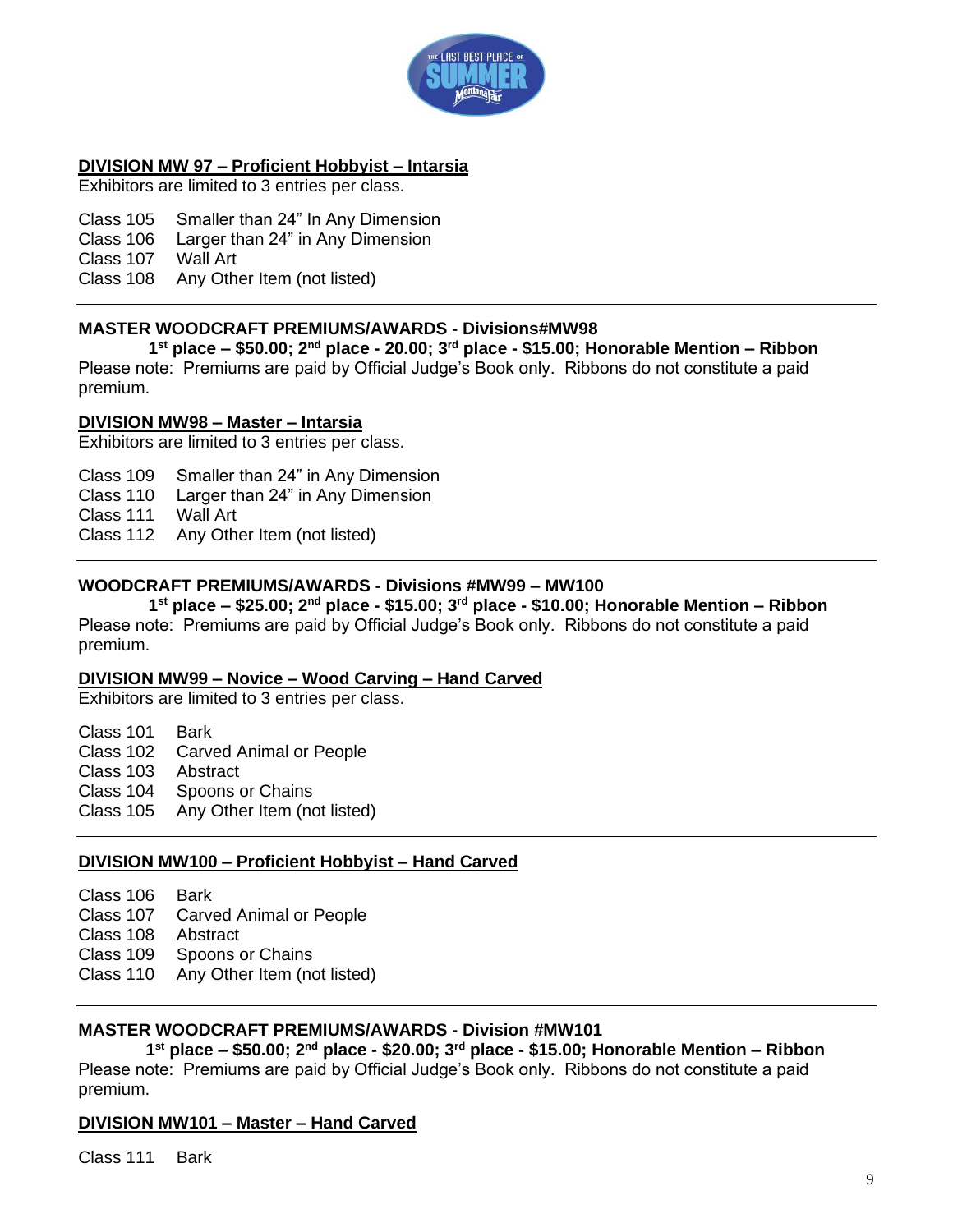

Class 112 Carved Animal or People

Class 113 Abstract

Class 114 Spoons or Chains

Class 115 Any Other Item (not listed)

### **WOODCRAFT PREMIUMS/AWARDS - Divisions #MW102 – MW104**

**1 st place – \$25.00; 2nd place - \$15.00; 3rd place - \$10.00; Honorable Mention – Ribbon** Please note: Premiums are paid by Official Judge's Book only. Ribbons do not constitute a paid premium.

### **DIVISION MW102 – Irish Folk Carving**

Class 101 Bark Class 102 Carved Animal or People Class 103 Abstract Class 104 Spoon or Chains Class 105 Any Other Item (not listed)

### **DIVISION MW103 – Wood Carving – Dremel or Scroll Saw**

Class 101 Bark<br>Class 102 Carve **Carved Animal or People** Class 103 Abstract Class 104 Spoons or Chains Class 105 Any Other Item (not listed)

### **DIVISION MW104 – Pyrography (Wood Burning)**

Class 101 Wood Burned Vessel Class 102 Raw Wood Slab Class 103 Wall Art Class 104 Any Other Item (not listed)

**Wood Turning** – Exhibitors will be accepted at a Novice, Proficient Hobbyist or Master skill level, but not more than one skill level. Exhibitors are limited to 3 entries per class. No kits are allowed in any class.

### **WOODTURNING PREMIUMS/AWARDS - Divisions #M105-MW1066**

**1 st place – \$25.00; 2nd place - \$15.00; 3rd place - \$10.00; Honorable Mention – Ribbon** Please note: Premiums are paid by Official Judge's Book only. Ribbons do not constitute a paid premium.

### **DIVISION MW105 – Novice – Woodturning**

Exhibitors are limited to 3 entries per class.

- Class 101 Bowls/Plates (any bowl or plate shaped form)
- Class 102 Natural Top Bowls (A bowl that has surface area that has not been altered by the turning process).
- Class 103 Vase/Vessel/Goblet (a vase/vessel is any turning that height is greater than its diameter or has an opening of less than half of its inside diameter A goblet is a small bowl-shaped object with a stem and a foot).
- Class 104 Laminated/Segmented (any item created by the use of inlaid, segmented or laminated materials).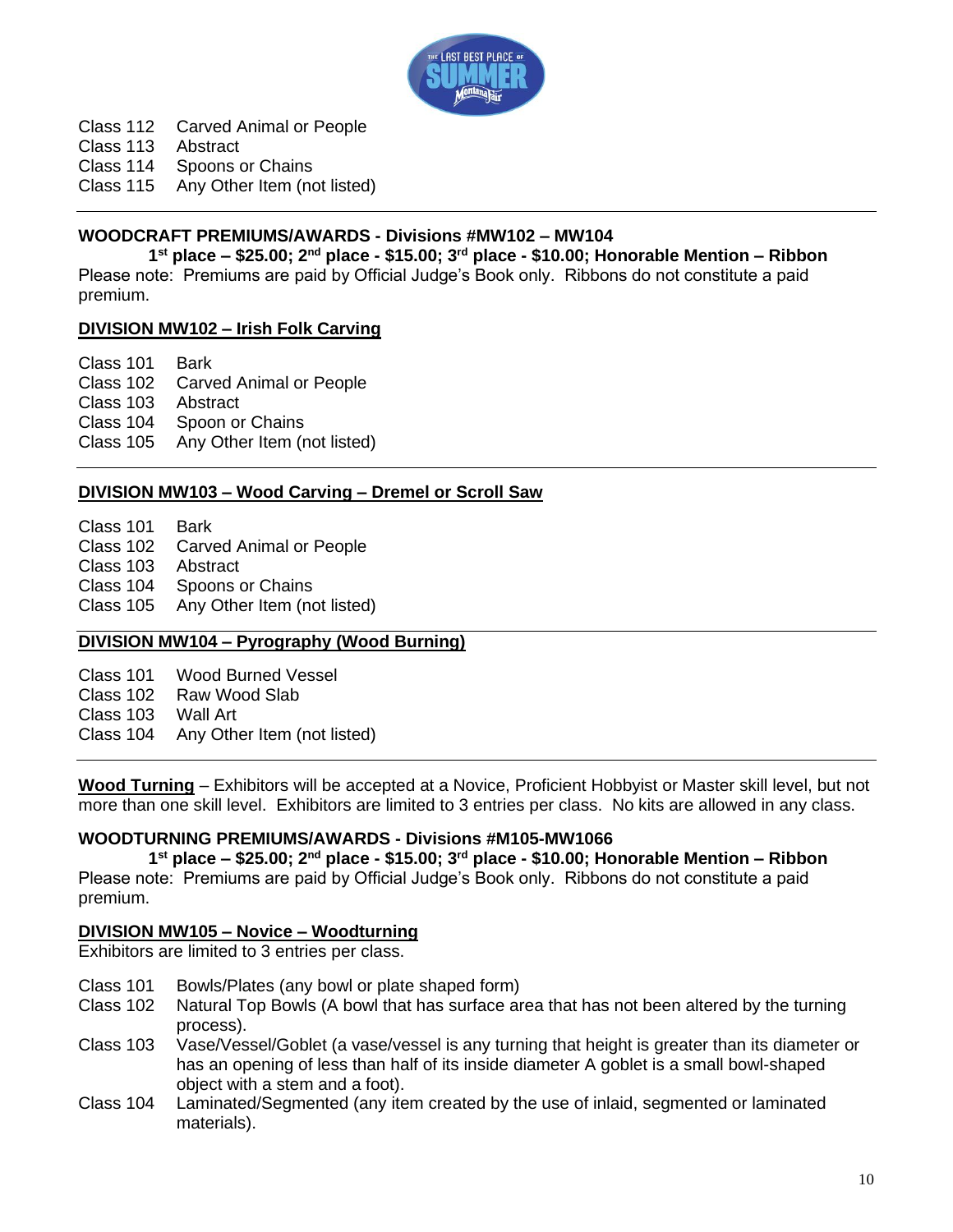

- Class 105 Home or Office Art (includes, but not limited to desk sets, lace bobbins, pens/pencils, wall hanging or furniture).
- Class 106 Other (any item that does not fit in the above categories).

### **DIVISION MW106 – Proficient Hobbyist Woodturning**

- Class 107 Bowls/Plates (any bowl or plate shaped form) Class 108 Natural Top Bowls (A bowl that has surface area that has not been altered by the turning process).
- Class 109 Vase/Vessel/Goblet (a vase/vessel is any turning that height is greater than its diameter or has an opening of less than half of its inside diameter A goblet is a small bowl-shaped object with a stem and a foot).
- Class 110 Laminated/Segmented (any item created by the use of inlaid, segmented or laminated materials).
- Class 111 Home or Office Art (includes, but not limited to desk sets, lace bobbins, pens/pencils, wall hanging or furniture).
- Class 112 Other (any item that does not fit in the above categories).

### **MASTER WOODTURNING PREMIUMS/AWARDS - Division #MW107 – MW109**

**1 st place – \$50.00; 2nd place - \$25.00; 3rd place - \$15.00; Honorable Mention – Ribbon** Please note: Premiums are paid by Official Judge's Book only. Ribbons do not constitute a paid

### **DIVISION MW107 – Master Woodturning**

premium.

Any turner who by their own admission has advanced beyond the Novice or Professional Hobbyist level or has won ten or more prizes in any previous competitions. Exhibitors are limited to 3 entries per class.

- Class 113 Bowls/Plates (any bowl or plate shaped form)
- Class 114 Natural Top Bowls (a bowl that has surface area that has not been altered by the turning process
- Class 115 Vase/Vessel (a vase/vessel is any turning whose height is greater than its diameter or whose opening is less than half of its inside diameter)
- Class 116 Goblet (goblet is a small bowl-shaped object with a stem and a foot)<br>Class 117 Miniature (any turning which has a combined height, width and lengtl
- Miniature (any turning which has a combined height, width and length of less than 6")
- Class 118 Laminated/Segmented (any item created by the use of inlaid, segmented or laminated materials)
- Class 119 Home or Office Art (includes, but not limited to desk sets, lace bobbins, pens/pencils, wall hanging or furniture)
- Class 120 Any Other Item (that does not fit the above categories)

### **DIVISION MW108 – Peg Joined Piece**

Class 101 Peg Joined Piece

### **DIVISION MW109 – Woodworking – Other**

Class 101 Other Woodworking

## **Art Barn Challenge 2022**

1st place -\$75; 2nd place - \$50.00; 3rd place - \$25; 4<sup>th</sup> place - \$15.00

This division is open to all departments. This challenge will be for any exhibitor entered and judged in the ART BARN. Exhibitors may enter up to three entries per department in the challenge. Departments (M~MD~MG~MP~MW). Entries must reflect the theme. Awards will be determined by the judges from each department making a collaborative judgment.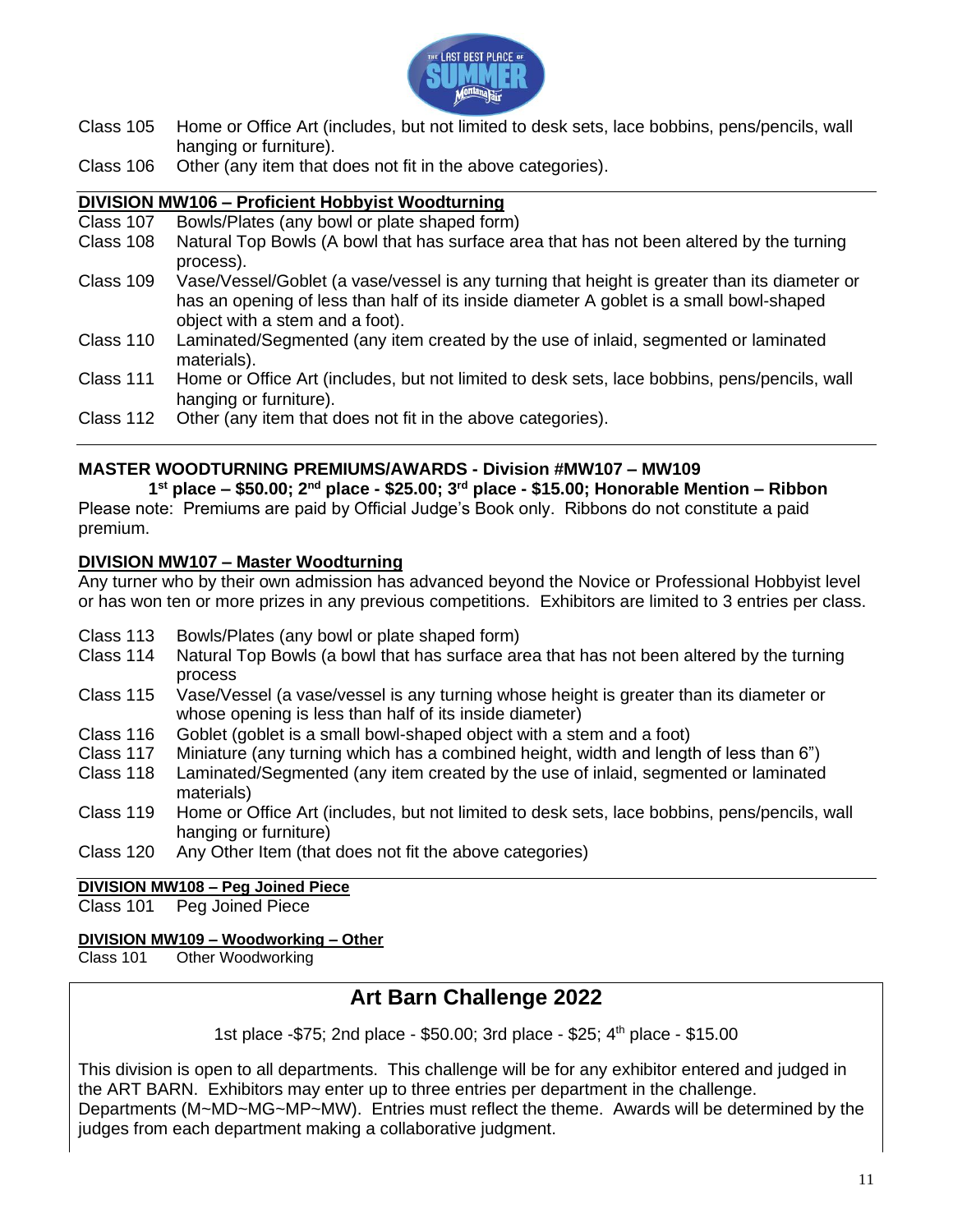

Class – M-100-101 The Art Barn will be accepting exhibits that have the theme of:

### *"Montana Rocks The Seasons"*

### **2022 MONTANAFAIR GENERAL INFORMATION/RULES & REGULATIONS**

**THE PRESS**: Please contact our Marketing Department at 256-2400 for information and credentials.

**MAIL FACILITIES:** Exhibitors and others may have their mail addressed in care of MontanaFair, PO Box 2514, Billings, MT 59103 or MontanaFair, 308 6th Avenue N, Billings, MT 59101. Postage due or COD deliveries will not be accepted.

**EMERGENCY MESSAGES:** Emergency messages for exhibitors should be directed to the MontanaFair Entry Office at (406)256-2400 or the Yellowstone County Sheriff at (406)256-2441.

**ADVERTISING**: Under no circumstances will any person or firm be allowed to place any advertising matter upon buildings, fences, trees or any place on the grounds, nor will it be permitted to distribute any advertising or sell articles outside the space assigned. No political advertising, petition solicitors, subscription or sheet writers.

**INTERPRETATIONS & LIABILITY**: MontanaFair Management reserves the right to interpret all rules and regulations and to arbitrarily settle and determine all matters, questions and differences in regard thereto, arising out of and not covered by them. Any person who violates any of the rules as published on the MontanaFair website www.montanafair.com will forfeit all privileges and premiums and may be subject to such penalty as ordered by MontanaFair management. Submission of written or online entry serves as agreement from exhibitor to comply with this statement.

In the event of General and Department Special Rules conflict, the Department Special Rules will govern.

MontanaFair, MetraPark and Yellowstone County, MT, their employees, agents or board members thereof will assume no liability for injury, damage, loss, death or theft, sustained by person, property or livestock of any exhibitor, exhibitor's family or employees, concessionaire or spectator. Every animal and article upon the grounds shall be under the control of MontanaFair management.

Management will put forth every effort to ensure the safety of articles after their arrival, but in no case will it be responsible for loss, theft, damages, livestock injury or death which may occur while in transit or during the time of exhibition.

**DOGS**: No dogs, except certified service dogs and dogs entered into competition will be allowed in any exhibit building, arenas or on the carnival midway. All dogs on the grounds must have proof of current vaccinations and health requirements as per Yellowstone County. All dogs must be on a leash at all times. Dogs, small and large animals shall not be left in vehicles or trailers or be unattended in the any parking lot or other area of the MontanaFair grounds. Unleashed dogs or dogs left unattended will be reported to the Yellowstone County Animal Control Department.

**SERVICE VEHICLES**: The use of private motorized service vehicles (golf carts, all-terrain vehicles, etc.), ARE NOT ALLOWED at the 2022 MontanaFair.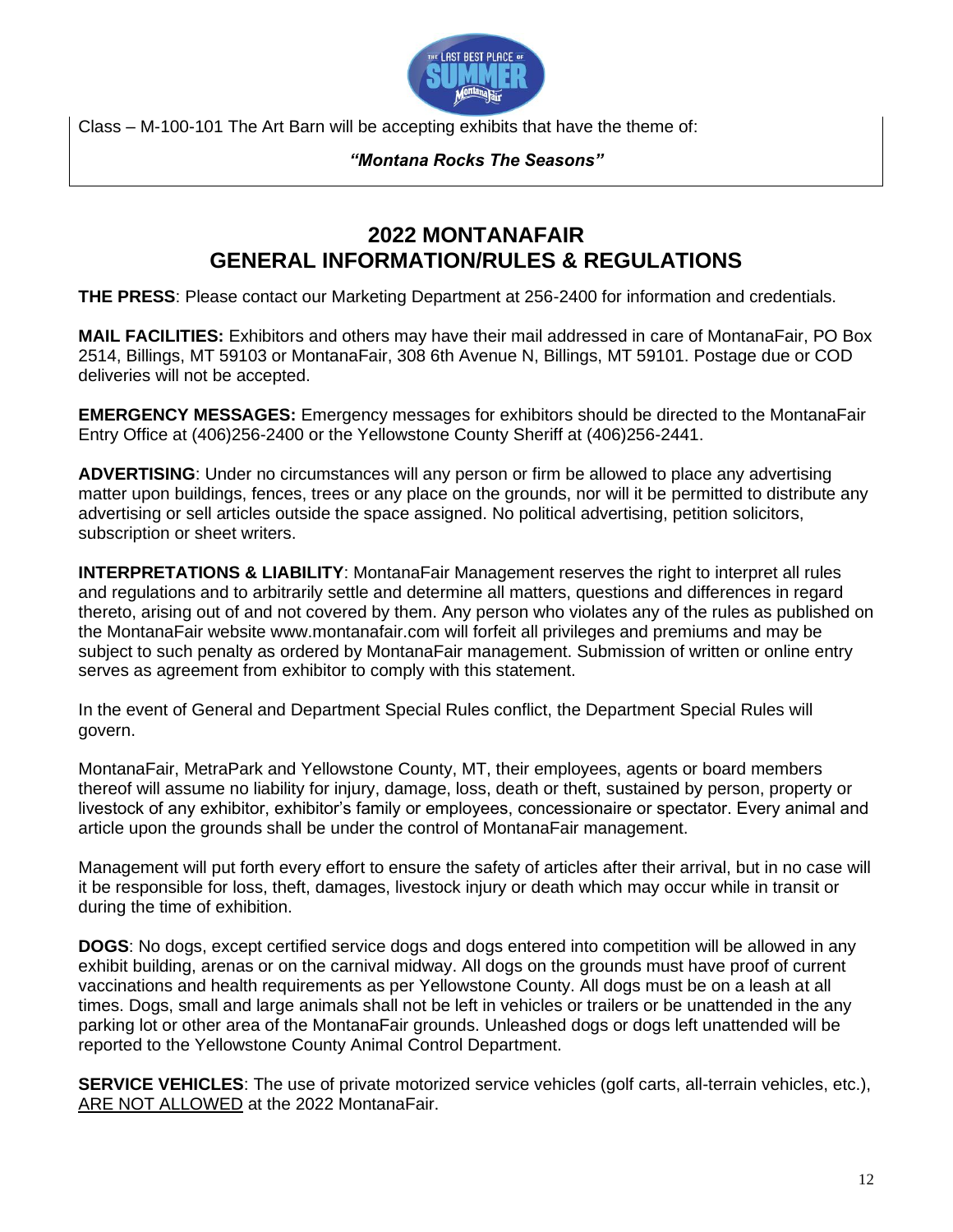

**DEPARTMENT SUPERINTENDENTS:** Each Superintendent will have charge of the department assigned and listed on the departmental information materials. The Superintendent will have charge of the building display spaces, stalls and equipment within the department. Rearrangement of stalls and spaces will be done only with supervision and as agreed by the Superintendent.

### **ENTRY INFORMATION**

### **ALL DEPARTMENTS & EXHIBITORS:**

- 1. MontanaFair accepts online entry only [www.montanafair.com](http://www.montanafair.com/) (except some contests).
- 2. Entries are not considered complete until all applicable fees have been paid.
- 3. Should an individual enter either an animal or article in the name of another than that of the bonafide owner, or attempt to perpetrate a fraud by misrepresentation of any fact, the entry thus made must be removed from exhibition and all fees paid and premiums or awards must be forfeited.
- 4. Any entry which may have been inadvertently or erroneously entered may, at the discretion of the Department Superintendent or Judge, be transferred to the proper class prior to judging.
- 5. Exhibitors will cooperate at all times to conduct the best possible fair.
- 6. **Unsportsmanlike conduct will not be tolerated,** and the offending exhibitor will forfeit all premiums due and exhibit may be immediately dismissed from the fairgrounds.
- 7. MontanaFair is not responsible for errors in website information.

**CHECKS RETURNED/DENIED CREDIT CARDS**: Any exhibitor issuing a check for payment of entries, stalling or gate admissions which does not clear their account for any reason, will have five days to make payment to keep entries eligible to participate in competition. This applies to credit card transactions that are denied. A \$30.00 fee will be accessed to the exhibitor. This fee must be paid in cash, money order or cashier's check prior to competition. If MontanaFair has not been notified of transaction denial or returned check prior to judging, any premiums earned will be withheld.

**REFUNDS**: MontanaFair has a firm no refund policy. While recognizing that illness or injury of an exhibitor or livestock occurs, and other events or reasons can come up between entry online and exhibits are received, no refunds of any fees are permitted. Submission of online entry acknowledges the NO REFUND POLICY.

**CODE OF ETHICS**: MontanaFair is a member of the International Association of Fairs and Expositions (IAFE) and will abide by the IAFE National Code of Show Ring Ethics when conducting MontanaFair 2021 as printed at www.fairsandexpos.com/pdf/ShowRingCodeofEthics.pdf

### **EXHIBIT RULES & REGULATIONS**

**JUDGES:** Every effort is expended to provide competent judges. No exhibitor or spectator will be allowed to interfere with a judge in the performance of his/her duties Exhibitors, owners, agents or representatives should not converse with judge until all judging of applicable exhibits has been completed. Under no circumstances should anyone converse during class judging.

**DELAY OF JUDGING:** Exhibitors must arrange for the prompt showing of all exhibits at the call of the judge. At the judge's discretion, any exhibit not presented promptly when called may be disqualified. Call for "closing of the gate" is at the Department Superintendent's discretion.

**UNWORTHY EXHIBITS**: Judges must not award a prize to an unworthy exhibit. No premiums will be awarded to undeserving exhibits where there is competition or not. Judges are allowed to award premiums as they feel worthy. The decision of the judge shall be final, and no appeal will be considered except in cases of formal protest. As ribbons and awards can be given in error at time of exhibit pickup or